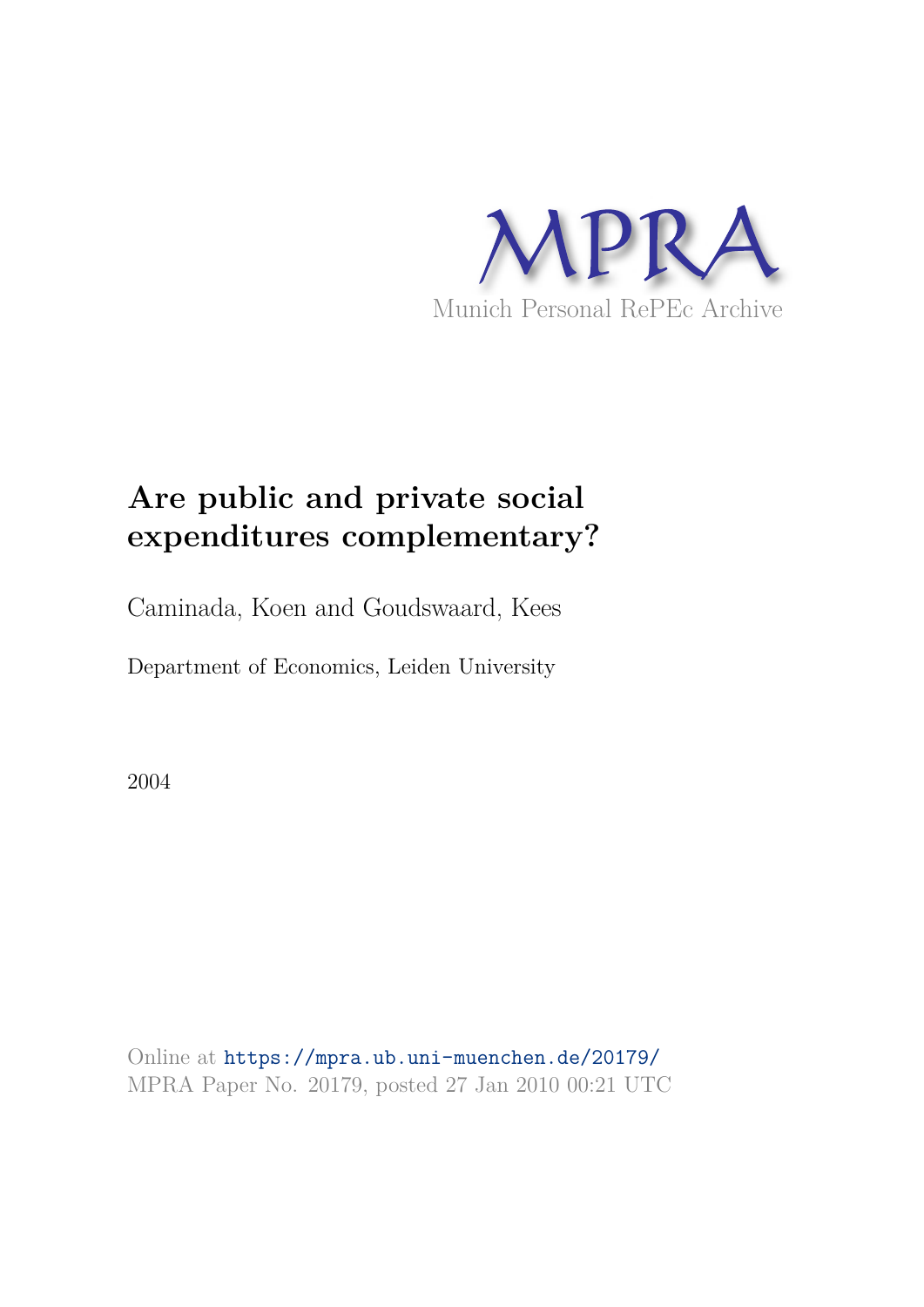Department of Economics Research Memorandum 2004.01

Are public and private social expenditures complementary?

Koen Caminada and Kees Goudswaard

Leiden **U**niversity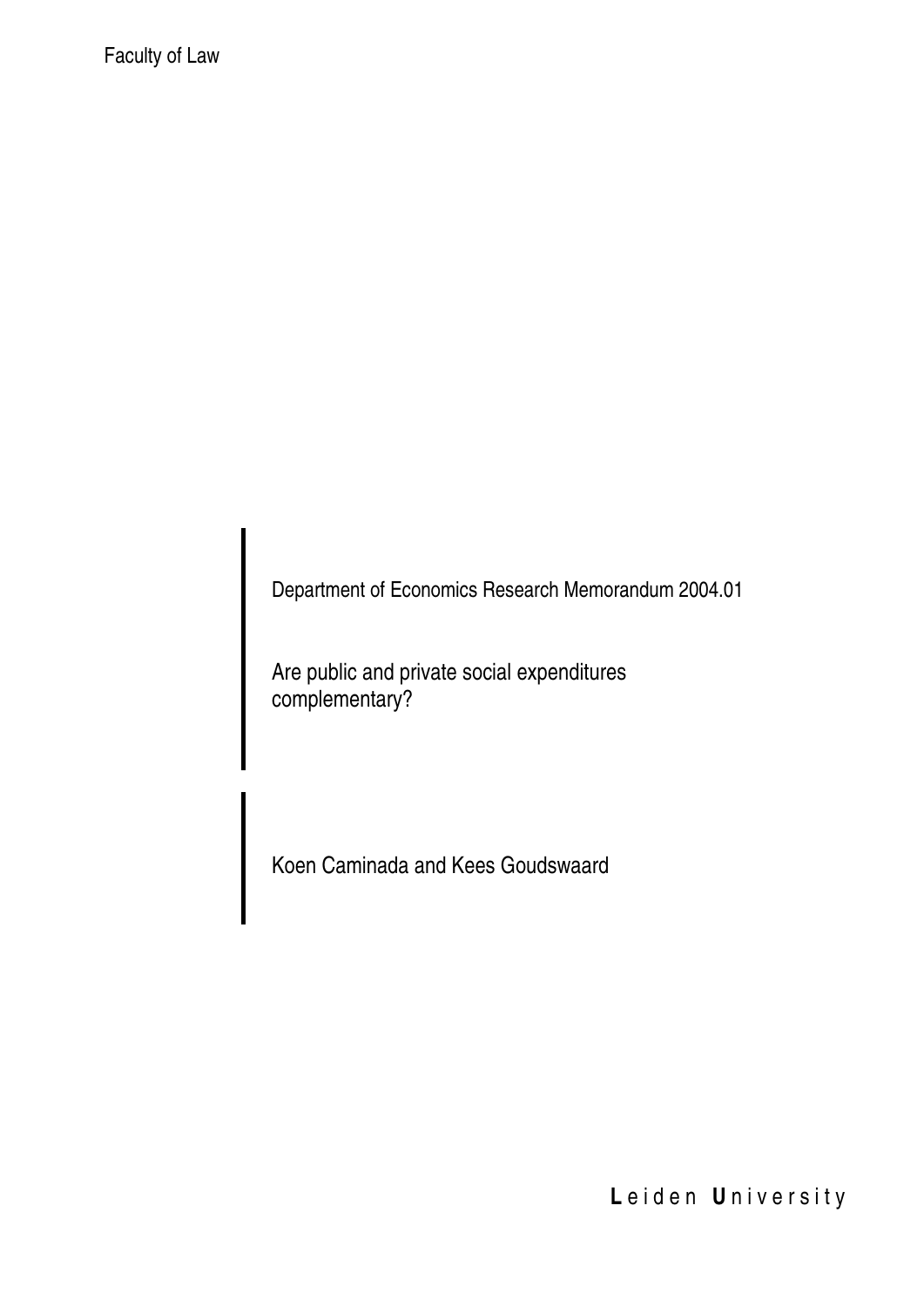# Correspondence to

Faculty of Law Department of Economics P.O. Box 9521 2300 RA Leiden The Netherlands Phone ++31 71 527 7756 (7855) E-mail economie@law.leidenuniv.nl Website: http://www.fiscaaleconomisch.leidenuniv.nl

**Editors** 

Dr. K. Caminada Dr B.C.J. van Velthoven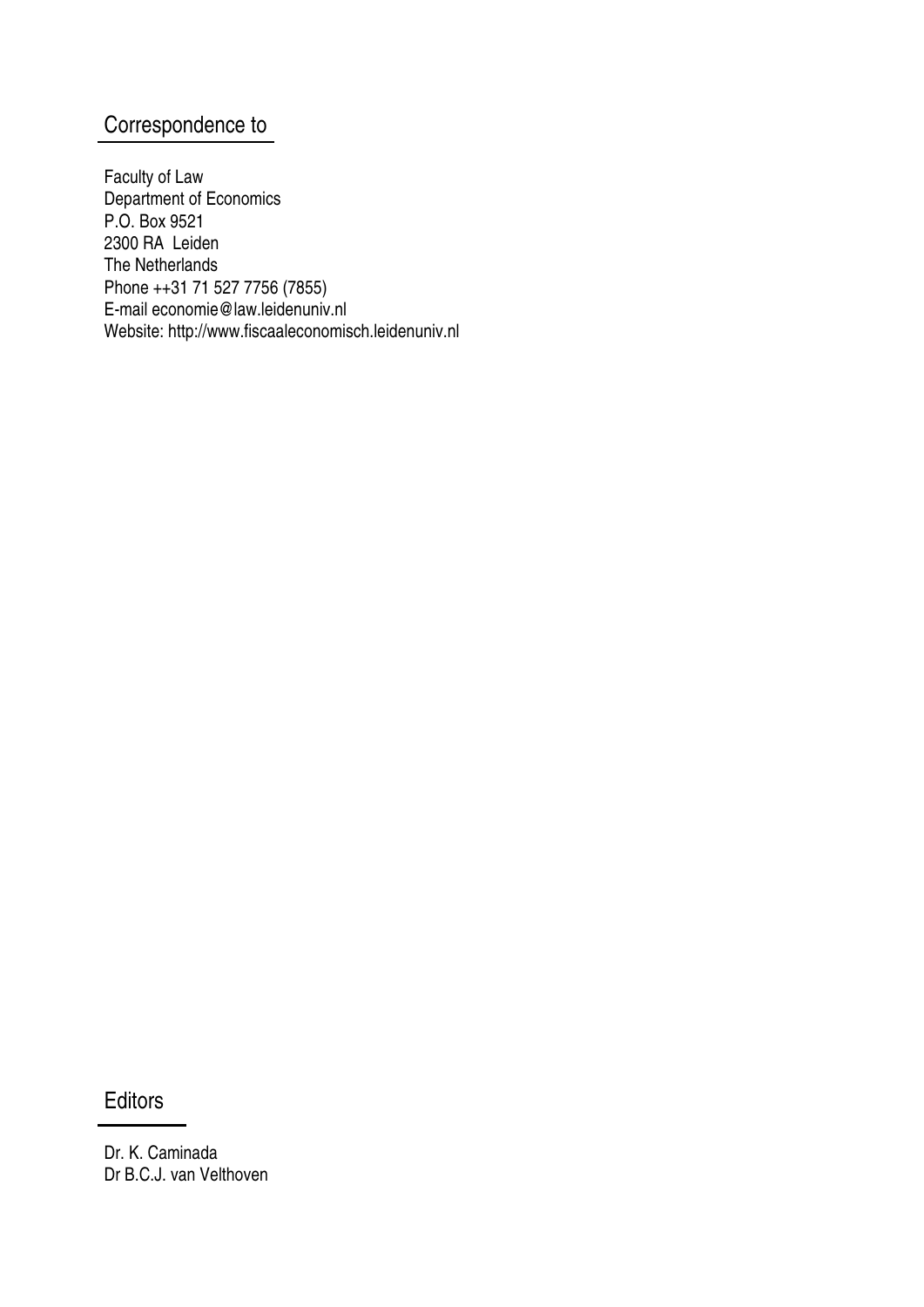# **ARE PUBLIC AND PRIVATE SOCIAL EXPENDITURES COMPLEMENTARY?** \*

### **Koen Caminada**

c.l.j.caminada@law.leidenuniv.nl

Economics Department, Leiden University P.O. Box 95 21, 2300 RA, The Netherlands tel: ++31 71 527 7756 fax: ++31 71 512 2140

associate professor of Economics

#### **Kees Goudswaard**

k.p.goudswaard@law.leidenuniv.nl

Economics Department, Leiden University P.O. Box 95 21, 2300 RA, The Netherlands tel: ++31 71 527 7756 fax: ++31 71 512 2140

professor of Economics and Social Security

#### **Abstract**

Most analyses of social protection are focussed on public arrangements. However, social effort is not restricted to the public domain; all kinds of private arrangements can be substitutes to public programs. OECD-data indicate that accounting for private social benefits and the impact of the tax system on social expenditure has an equalising effect on levels of social effort across a number of countries. This suggests complementarity between public and private social expenditures. Changes in the public/private mix in social protection will, however, have distributional effects. We expect that private schemes will generate less income redistribution than public programs.

In this paper we will perform an empirical analysis. Using comparative international data we analyse whether there is a relationship between public and private social expenditures, and the distribution of income. We find a negative relationship between net *public* social expenditures and income inequality, but a positive relationship between net *private* social expenditures and income inequality across countries. In fact, when we incorporate private social security expenditures, the impact of total social expenditure on the income distribution becomes statistically trivial. We conclude that changes in the public/private mix in the provision of social protection may affect the redistributive impact of the welfare state.

**JEL-classification**: D3, H22, and H55

**Keywords**: Public/Private-Mix, Social Protection, Income Distribution

Copyright (©) 2004 Caminada & Goudswaard

Part of Leiden Social Security Incidence Project. Revised version of a paper presented at the 57<sup>th</sup> International Atlantic Economic Conference, Lisbon, Portugal (March 10<sup>th</sup> –14<sup>th, 2</sup>004). We thank Henk Vording and the participants of our session of the IAES Conference for valuable comments on an earlier draft of this paper. The usual disclaimer applies.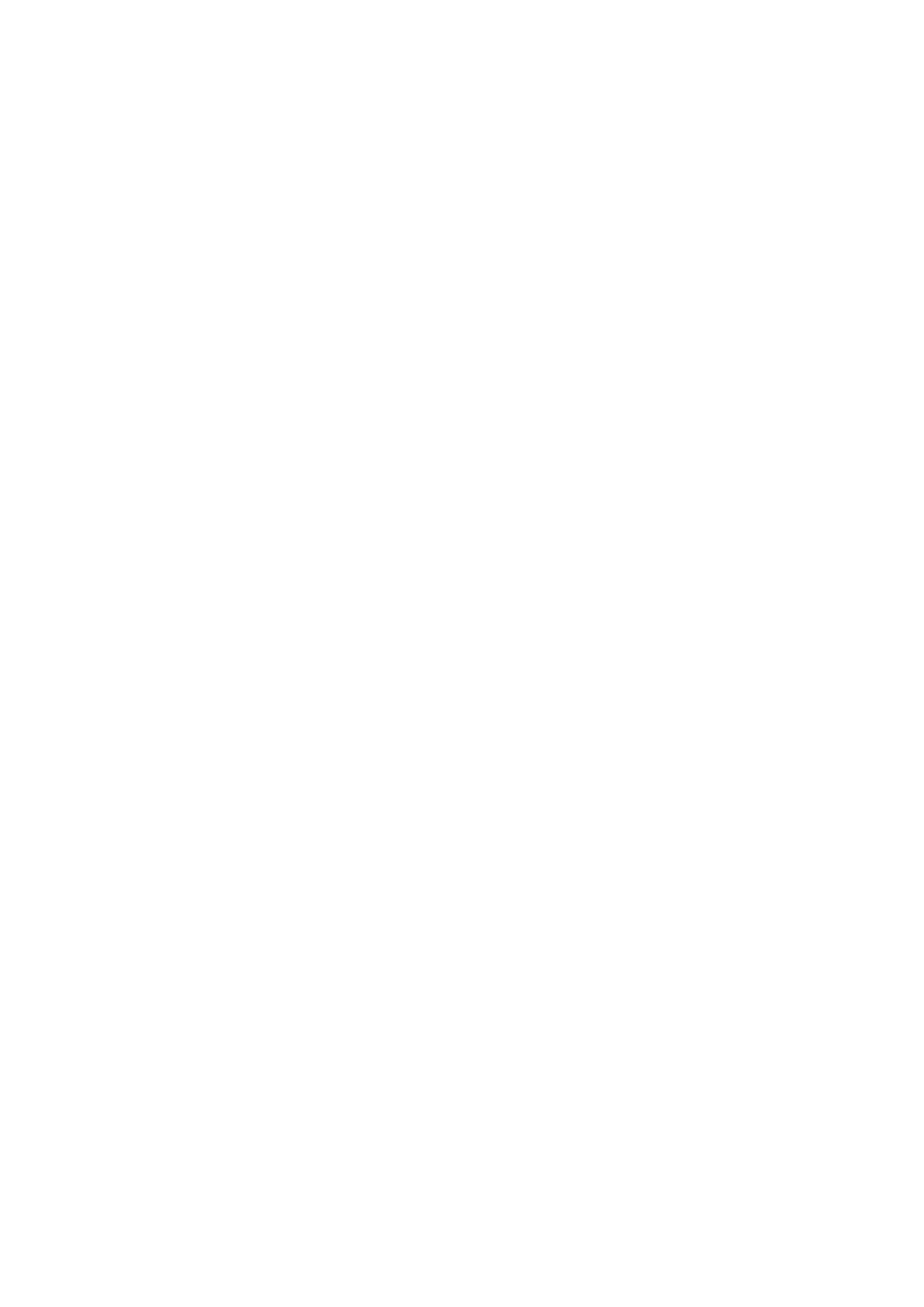#### **1 Introduction**

In recent years considerable progress has been made in empirical research on public and private social protection expenditures. (Adema, 2001) has recently done a comprehensive study on net social expenditure. His OECD-data indicate that accounting for private social benefits and the impact of the tax system on social expenditure has an equalising effect on levels of social effort across a number of countries. This suggests complementarity between public and private social insurance. However, cross-country differences in the public/private mix in the provision of social protection, and cross-country differences in social policy aspects of tax systems may have distributional effects. Do public and private arrangements in social protection systems have (dis)similar distributional effects?

In this paper, we will investigate the relationship, if any, between cross-county differences in the public/private mix in social protection and the distribution of income in 16 wealthy nations.<sup>1</sup> We analyse both the effects of accounting for private social benefits, and the impact of the tax system on social protection statistics, and link both net public social spending and net private social spending to indicators of income inequality. Especially the link between income inequality and private arrangements (on average 9.4 percent of total net social expenditures across countries) is unclear at this stage. This relationship is also relevant from a policy point of view. In some countries welfare systems have been reformed fundamentally in recent years. E.g. the Netherlands has changed the public/private mix of social protection rather drastically. Recent reductions in public benefit levels have to a large extent been offset by supplementary private benefits, often negotiated in collective wage agreements. As far as pensions are concerned, there is also a trend towards a higher share of supplementary private benefits in total income.

The paper is organised as follows. Section 2 summarises empirical results of the level of income inequality across countries. In section 3 we discuss the influence of cross-county differences in the public/private mix in social protection on the distribution of income. Next we present the results of cross-country analyses on gross and net social expenditures (section 4). In section 5 we will perform an empirical analysis on (net) public and private social expenditures, and the distribution of income. Section 6 concludes the paper.

#### **2 Empirical evidence on income inequality at one point in time** <sup>2</sup>

The best cross-nationally comparable collection is the Luxembourg Income Study (LIS).<sup>3</sup> LIS was created specifically to improve consistency across countries. The LIS data are a collection of micro data-sets

We build on earlier work on the impact of social policy on the distribution of income. See Caminada and Goudswaard (2001).

<sup>2</sup> It should be noted that income inequality has continued to increase in the large majority of the world's rich nations over the past decade (Atkinson 2000).

<sup>3</sup> On the World Wide Web several sites can be found about the distribution of income around the world. See e.g. the UNU/WIDER - UNDP World Income Inequality Database http://www.wider.unu.edu/wiid/wiid.htm. See also http://www.worldpolicy.org/globalrights/econindex.html. Some contain large data-sets covering inequality indices for an wide range of country-studies which could be used for an international comparison of income dispersion (over time). Deininger and Squire (1996 and 2002) e.g. compiled data on income inequality for a very large panel of countries. Their data consist of income inequality measures for 104 countries. The Deininger-Squire data-set indicates whether inequality is computed for income gross or net of taxes or for expenditures, and whether the income concept applies to individuals or households. The data for a particular country apply to a specified survey-year. However, in this kind of empirical research there is a trade-off between data-quality and data-availability. Despite the efforts made by Deininger and Squire, and by others, most very large data-sets on world wide income inequality are not fit for cross-country analyses (See Atkinson and Brandolini (1999 and 2001) for criticisms on this type of large "secondary" data-sets). Countries still differ to a wide extent in concept (income versus consumption), the measure of income (gross versus net), the unit of observation (individuals versus households, or equivalence scale adjustments made), the coverage of the survey (national versus sub-national). Those, and other, factors in different studies make it hard to compare levels or even trends of income inequality across countries.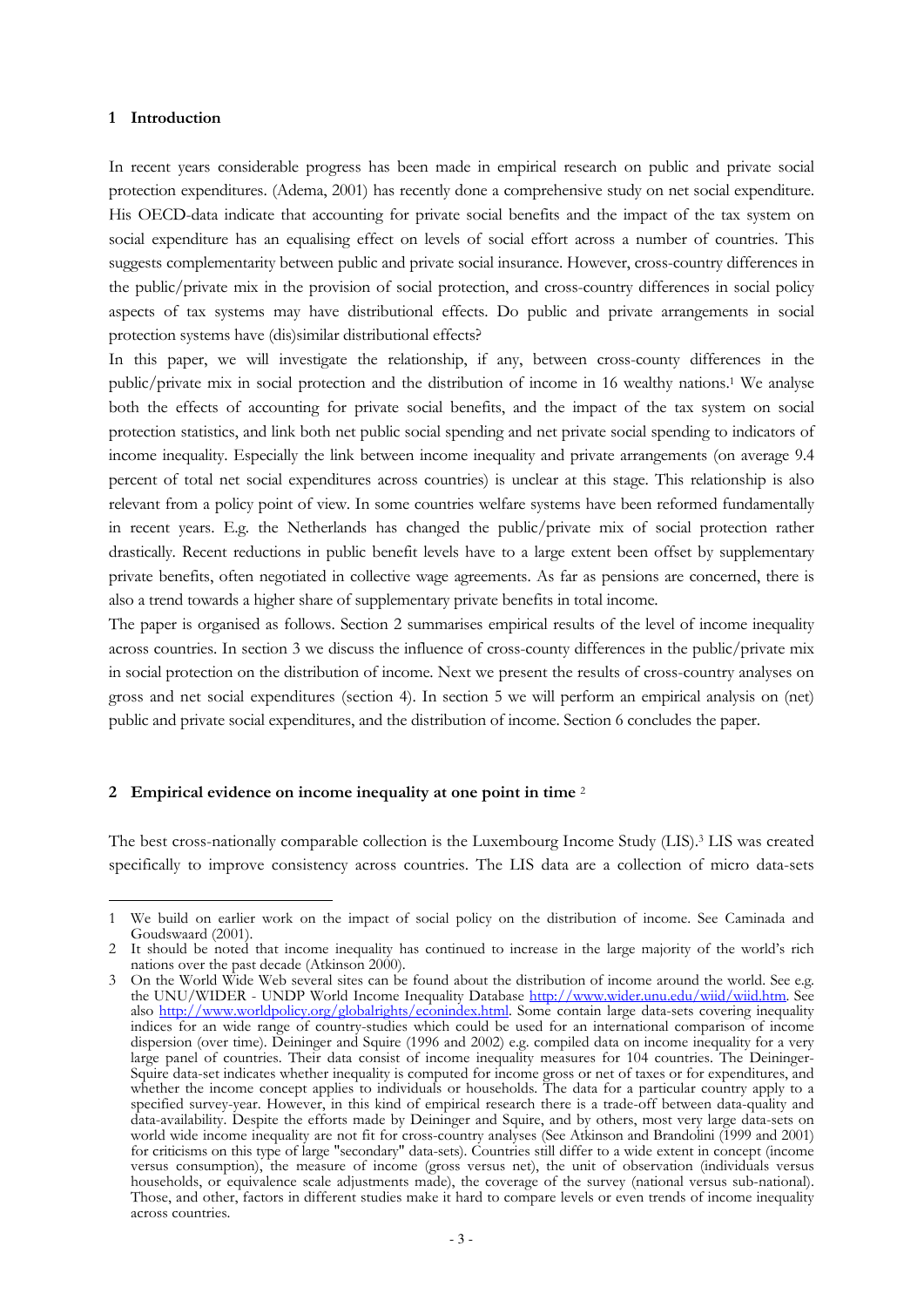obtained from a range of income surveys in various countries. The advantage of these data is that extensive efforts have been made by country specialists to make information on income and household characteristics as comparable as possible across a large number of countries. The approach adopted by LIS overcomes most, but not all, of the problems of making comparisons across countries that plagued earlier studies (Smeeding, 2002).

This section summarises the evidence on cross national comparisons of annual disposable income inequality over 29 nations based on empirical evidence from Gottschalk and Smeeding (1997 and 1998), and Smeeding (2000), and others using data from the LIS. We summarise empirical results of the levels of income inequality across countries around 1997. Levels of inequality can be shown in several ways, e.g. by Lorenz curves, specific points on the percentile distribution (P10 or P90), decile ratios (P90/P10), and Gini coefficients or many other summary statistics of inequality. All (summary) statistics of inequality can be used to rank income inequality in OECD countries, but they do not always tell the same story.

Figure 1 shows two summary measures of the income distribution - the P90/P10-ratio and the Gini coefficient. Countries are listed in order of their Gini coefficients from smallest to largest. The obvious advantage of the presentation of inequality by summary statistics is its ability to summarise several nations in one picture. The highest inequality is found in the United Kingdom, Estonia, United States, Russia, and Mexico, while the Slovak Republic, Benelux, Slovenia, and Nordic countries are the most egalitarian nations.



**Figure 1 Summary measures of the income distribution** (adjusted disposable household income)

*Note:* Data refer to adjusted disposable income based on data from LIS; Gini coefficients are based on income which are bottom-coded at 1 percent of median disposable income and top coded at 10 times the median disposable income.

Source: LIS Key Figures (http://www.lisproject.org/keyfigures.htm, download 16-03-2004), with the exception for Japan (source: Smeeding, 2000, p. 211)

Other inequality indices would alter the country-ranking to some extent (see Annex A for details). However, the relative inequality patterns found here correspond roughly to the results found in Atkinson et al. (1995), and Smeeding (2002), which use earlier years' LIS data in most cases.<sup>4</sup>

<sup>4</sup> Plots of Lorenz curves for several countries would allow us to see whether pairs of countries can be ranked by the standard Lorenz Dominance criteria. If the Lorenz curve that represents a distribution lies entirely inside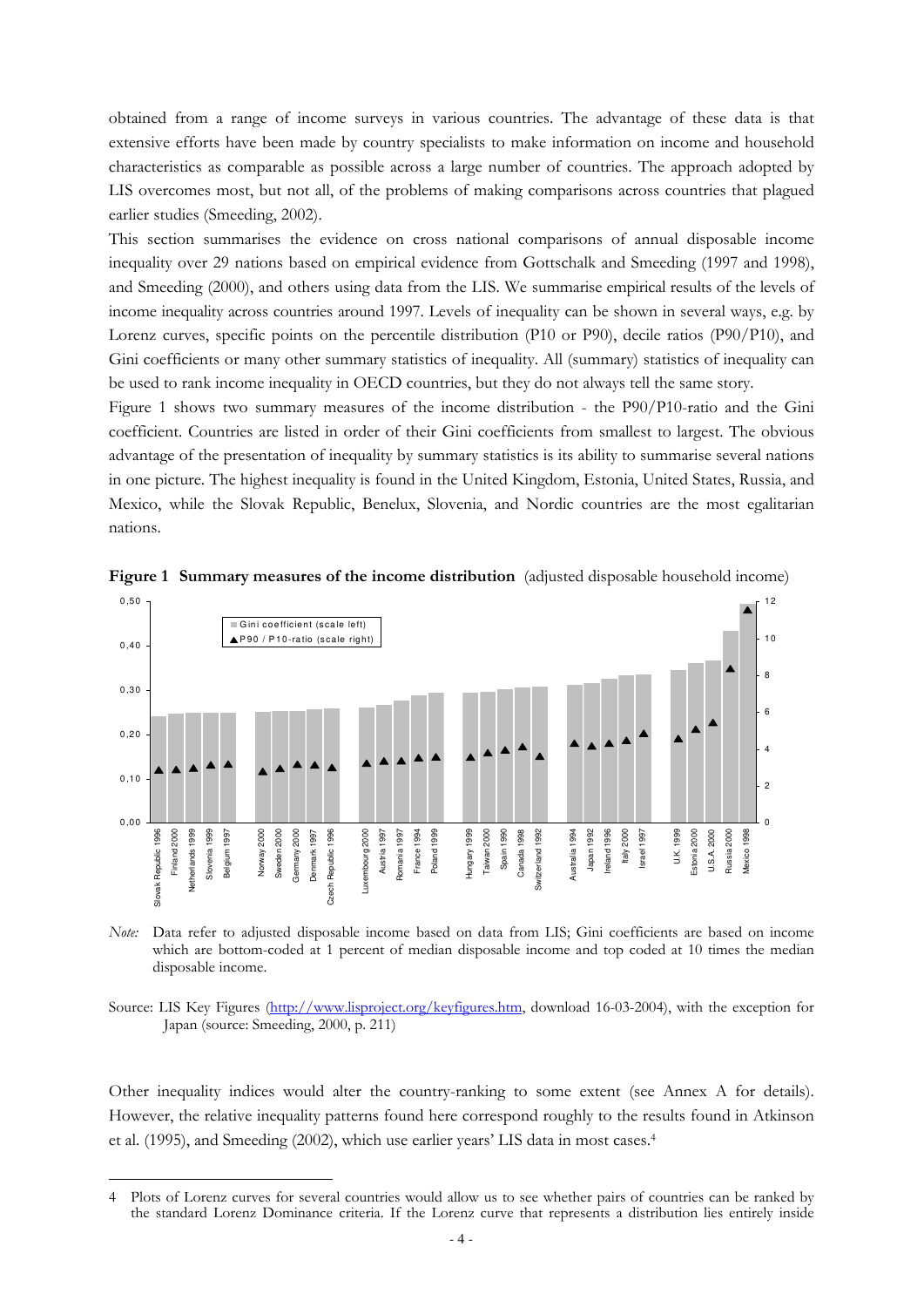We see that a majority of the countries have Gini coefficients in the range of 0.24 to 0.30. Spain, Canada, Switzerland, Australia, Japan, Ireland, Italy, Israel and the United Kingdom have somewhat higher coefficients (0.30 to 0.35), while four other countries, including the United States, have the highest coefficients (above 0.35), indicating the highest degree of inequality. Figure 1 indicates that a wide range of inequality exists across developed nations, with the nation with the highest inequality coefficient (Mexico) over twice as high as the nation with the lowest coefficient (the Slovak Republic).

#### **3 Social protection and income inequality across countries**

Most nations have designed systems of social protection to shield their citizens against the risk of a fall in economic status due to unemployment, divorce, disability, retirement, and death of a spouse. We briefly review the growing literature on redistribution by governments (and/or social policy) and income inequality. The relationship between economic inequality and social spending is one of mutual interdependency in which it is crucial to distinguish specific types of social spending, which are affected by different aspects of inequality (Swabisch et al., 2003). Smeeding (2002) showed that social policies, wage distributions, time worked, social and labor market institutions and demographic differences all have some influence on why there are large differences in inequality among rich nations at any point in time. However, in this paper we focus on social protection systems only.

The substantial differences in income inequality across welfare democracies are well documented (e.g. Föster, 2000; Atkinson et al., 1995; Gottschalk and Smeeding, 1997).<sup>5</sup> These differences are often attributed to the institutional structure of social policies. Föster's empirical analyses showed that in most developed countries, between one third and 45 percent of all public transfers goes to the lower incomes.<sup>6</sup> In general, tax/transfer systems as a whole reduce market-income inequality in all OECD countries. Moreover, cross-country correlations show a rather strong negative relationship between social expenditures and income inequality (e.g. Cantillon et al., 2002, and Atkinson, 2000). Countries that spend less on their safety nets suffer higher levels of inequality, and vice versa. Korpi and Palme (1998), for example, showed that welfare states with generous social insurance programs redistribute economic resources more effectively and have a more equal distribution of incomes than welfare states with less generous insurance schemes.

Usually the impact of social policy on the distributions of income is calculated in line with the work of Musgrave, Case and Leonard (1974), i.e. statutory or budget incidence analysis.<sup>7</sup> That is, important issues of tax/transfer shifting and behavioural responses are ignored.<sup>8</sup> The measure of the redistributive impact

another one, it can unequivocally be said that the country represented by the outside Lorenz curve is more unequal than the one represented by the one that lies inside. In case of Lorenz Dominance several summary measures of inequality (e.g. Gini, and Atkinson Indices) will rank the distributions uniformly. However, if Lorenz curves do cross, than the way in which different inequality measures rank two different distributions depends on the importance each gives to different parts of the distribution (Atkinson, 1970). Several measures may therefore value and rank one and the same income distribution differently (Champernowne, 1974). See also Bazen and Moyes (2003) on the international comparisons of income distributions.

<sup>5</sup> An important development has been the Luxembourg Income Study in which micro data-sets from countries have been harmonised. Consequently it is possible to study income inequality across countries. Föster (2000) summarises trends and driving factors in income distribution and poverty on the basis of a harmonised questionnaire of OECD Member Countries (i.e. distribution indicators derived from national micro-economic data).

<sup>6</sup> Figures refer to the distribution of non-pension transfers; the lower income groups refer to the three bottom deciles of the working-age population.

<sup>7</sup> See e.g. Ervik (1998) for a comparative analysis of taxes, tax expenditure transfers and direct transfers in eight countries.

<sup>8</sup> See for a critical survey of efforts to measure budget incidence by Smolensky et al. (1987). However, models that include e.g. behavioral links are beyond the scope of existing empirical work (Gottschalk and Smeeding, 1998, p. 3). Therefore, researchers have restricted themselves largely to accounting exercises which decompose changes in overall inequality into a set of components.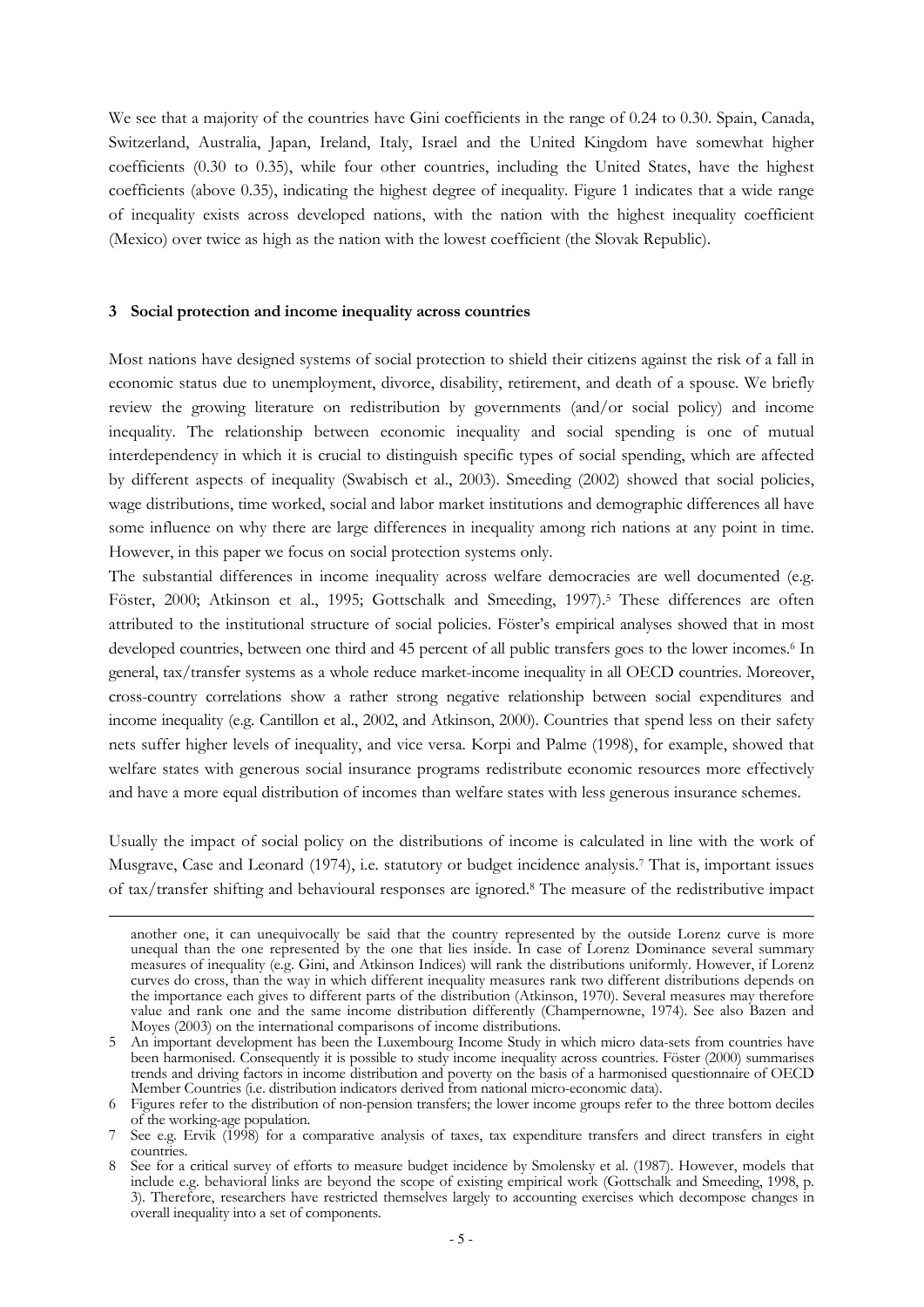of social protection on inequality is straightforwardly based on formulas developed by Kakwani (1986) and Ringen (1991):

*Redistribution by government = (primary income – disposable income) / (primary income)*  $\times$  100

This formula is also used in Table 1 to estimate the reduction in inequality caused by social protection, where primary income inequality is given by a summary statistic of pre-tax, pre-transfer incomes and disposable income inequality is given by the same summary statistic of disposable equivalent incomes. Table 1 shows the Gini income inequality before and after taxes/transfers and the inequality reduction coefficient in ten countries in the mid-1990s for households where the head is between 25-59 years. The figures in Table 1 give some evidence: the Scandinavian and Continental European countries achieve a greater redistribution of economic resources than do the English-speaking countries. It turns out that the most Anglo-Saxon societies are in fact those with the least equality, while the non-English-speaking European countries have the least degree of inequality.

|                      | Gini before taxes/transfers | Gini after taxes/transfers | redistribution |
|----------------------|-----------------------------|----------------------------|----------------|
|                      |                             |                            |                |
| Belgium              | 0.355                       | 0.217                      | 38.9           |
| Canada               | 0.389                       | 0.288                      | 25.9           |
| Denmark              | 0.360                       | 0.240                      | 33.2           |
| Finland              | 0.365                       | 0.257                      | 29.7           |
| Germany              | 0.390                       | 0.293                      | 25.0           |
| Netherlands          | 0.380                       | 0.267                      | 29.9           |
| Norway               | 0.328                       | 0.219                      | 33.0           |
| Sweden               | 0.391                       | 0.205                      | 47.5           |
| United Kingdom       | 0.470                       | 0.347                      | 26.2           |
| <b>United States</b> | 0.419                       | 0.350                      | 16.4           |
| Average              | 0.385                       | 0.268                      | 30.6           |

**Table 1 Disposable income inequality in ten welfare states, around 1995: Gini coefficient before and after taxes/transfers** 

Source: Ferranini and Nelson (2002)

However, the results in Table 1 do not show the redistributive impact of separate parts of social protection systems. Recent literature suggests that the determination of the relationship between social expenditures and inequality should be carried out on a disaggregated basis (see Swabisch et al., 2003). Ferrarini and Nelson (2002) showed that only a limited number of studies have attempted to specify the link between specific social transfer programs and income inequality. Thereby, the knowledge about the institutional structures that produce certain distributive outcomes is limited. Especially earlier studies that decompose inequality into specific transfers do not pay sufficient attention to the problem of taxation of social insurance. To gain a deeper understanding of the redistributive mechanisms of the welfare state it is necessary to disaggregate the social transfer system into program specific components (see e.g. Caminada and Goudswaard, 2001 and 2002).

Although one new and appealing feature in this literature is the determination of the relationship between social expenditures and inequality on a disaggregated basis, we found no literature focussed on the distibutional impact of *private* social benefits. It is plausible that the redistributive effects of transfers are weaker in countries where programmes mostly rely on earnings-related schemes compared to countries with mostly (public) means-tested provisions of transfers. Private insurance schemes are actuarially fair as a rule. Most private insurances are not earnings-related. Individual private pension insurances, for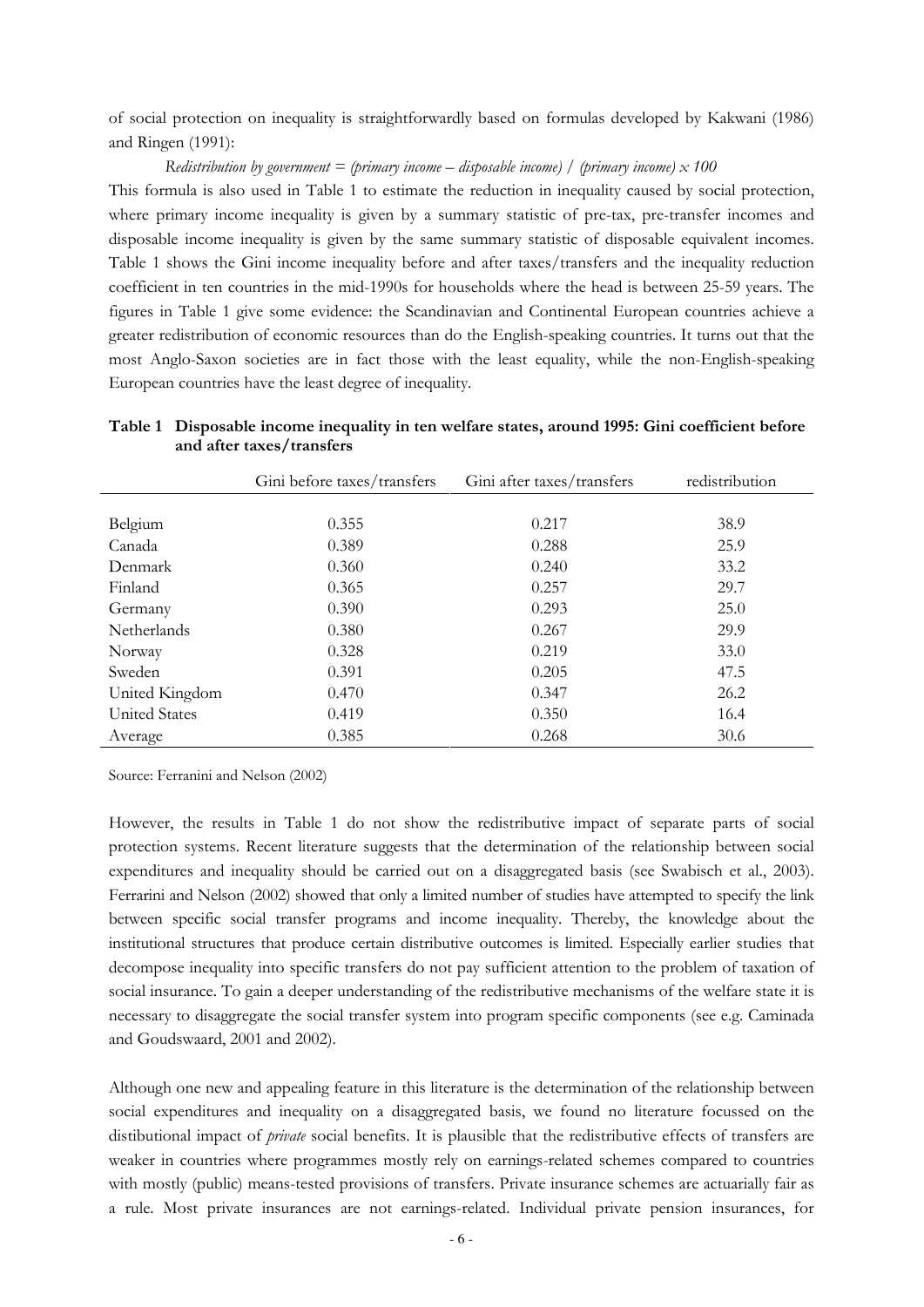example, have a defined contribution character, and therefore do not contain any elements of (ex ante) income redistribution. Private schemes can also have earnings-related benefits. It is sometimes argued that earnings-related social insurance benefits only reproduce inequalities in market income and therefore do not redistribute economic resources between income segments, in case benefits are perfectly earningsrelated and the risk of being in receipt of benefit is equally distributed in the population. So, in that case a higher share of private social protection will not have any (partial) effect on the distribution of income. However, private earnings-related schemes may not be actuarially fair and may contain elements of solidarity. This is often the case when (supplementary) private schemes are negotiated by social partners in collective labour contracts. These schemes are mandatory for (a group of) workers. Defined benefit pension schemes, for example, generally redistribute resources both within generations (for instance through redistributive elements such as thresholds or ceilings) and across generations (risk sharing, backservice). Defined benefit systems for early retirement tend to redistribute to members who leave before the official retirement age from those who stay. In fact, as we will mention in the next section, private *social* programs by definition contain elements of interpersonal redistribution.

Also, tax advantages (to households or to employers) can be used to stimulate the provision of private benefits. This is often the case in supplementary pension programs, where contributions are tax exempt. The fiscal advantages related to, for example, supplementary private pension plans are positively related to income levels in most countries. In general, as Ferrarini and Nelson (2002, p. 14-15) showed, social insurance is less equalising after taxation in all countries.

At this stage the distributional impact of taking account for private social schemes in a cross-country analysis is not fully clear. Private arrangements will certainly have less redistributional effects compared to public programs. In addition, it is plausible that mainly higher income groups will make use of private social schemes (Casey and Yamada, 2003). Considering also that private schemes often have favourable tax treatment (deductibility of contributions), which benefits the rich, it is possible that private social expenditure has a positive effect on income inequality. In other words, we expect income inequality to be relatively high (low) in countries where the share of private arrangement in the total social benefits is relatively high (low).

#### **4 Public and private social expenditures**

For his OECD-study, Adema (2001) has developed indicators that aim to measure what governments really devote to social spending, *net public social expenditure*, and what part of an economy's domestic production recipients of social benefits draw on, *net total social expenditure*. This requires capturing private social benefits and the impact of tax systems on social effort.

Adema (2001, p. 9) defines private programs as 'social' when they serve a social purpose and contain an element of interpersonal redistribution. However, the demarcation of private social benefits is less straightforward than for public benefits. Private social programs can be mandatory or voluntary. Mandatory private benefits are often incapacity related. In several countries employers are obliged to provide sickness benefits.<sup>9</sup> In some countries public disability benefits (and sometimes unemployment benefits) can be supplemented by private benefits with mandatory contributions, agreed upon in collective negotiations between employers and employees.10 A number of EU-member states have supplementary

<sup>9</sup> In the Netherlands all sickness benefits are paid by employers since the privatisation of the sickness benefit program.

<sup>10</sup> Again, the Netherlands is a good example. Occupational injuries and accidents ('risque professionel') can also be covered by mandatory private insurances.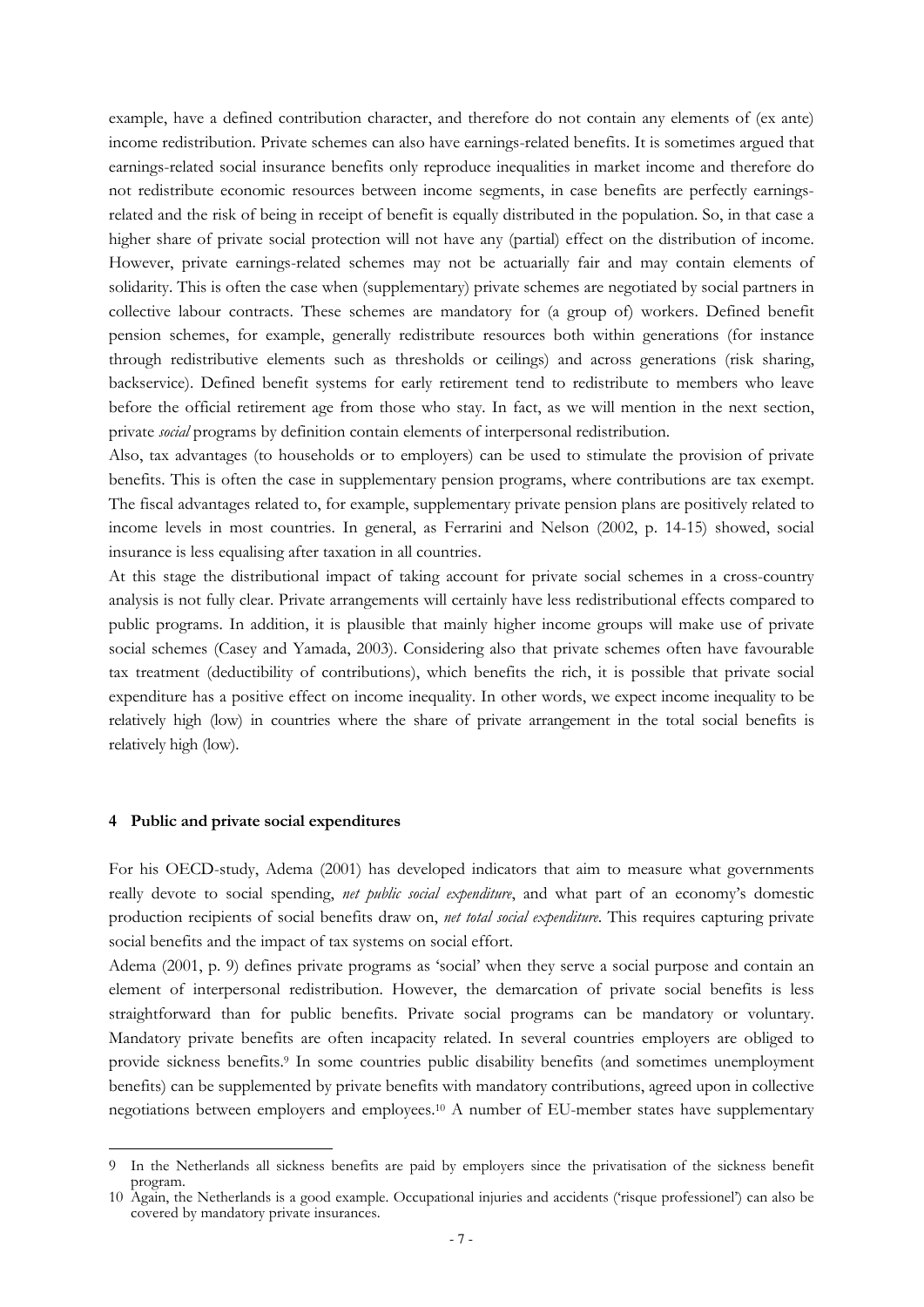employment-based pension plans with mandatory contributions, based on a funding system. Voluntary private social security covers a wide range of programs, of which private pension plans and private social health insurance constitute major components. But again, there has to be interpersonal redistribution involved. Thus, for voluntary private plans to be labelled as 'social', they need to be fiscally advantaged, or contain some legal stipulation. Purely private insurance programs are excluded. Finally, it should be mentioned that the OECD-data only refer to institutional arrangements that are close substitutes to public programs. Consequently, only benefits provided by institutions are included, while transfers between or within households, albeit of a social nature, are not.

The impact of the tax system on the social effort is threefold. In some countries cash benefits are taxable as a rule, in other countries they are not. In the former countries net social effort is less than suggested by gross spending indicators. Indirect taxation of consumption by benefit recipients is another factor that may blur the picture. When indirect taxes are higher, benefit recipients have less effective purchasing power. And thirdly, the tax system can be used for social purposes. Tax deductions (e.g. family tax allowances) replace direct expenditures in some cases. The Earned Income Tax Credit in the United States is a good example of a tax break, which has the features of a social protection program. Also, tax advantages (to households or to employers) can be used to stimulate the provision of private benefits. This is often the case in supplementary pension programs, where contributions are tax exempt.

Table 2 presents figures on the net social expenditure as % GDP for 1997. The picture shows an international comparison of all countries for which information is available on net social spending indicators: Australia, Austria, Belgium, Canada, the Czech Republic, Denmark, Finland, Germany, Ireland, Italy, Japan, Korea, the Netherlands, New Zealand, Norway, Sweden, the United Kingdom and the United States. Most social support is publicly provided. In the European countries the share of public social benefits in total social expenditures exceeds 90 percent, except in the Netherlands and the United Kingdom. However, the role of private arrangements of varying nature in providing close substitutes to public social protection expenditure is considerable in some OECD countries: 30 percent of all social benefits in the US and almost half of all social benefits in Korea.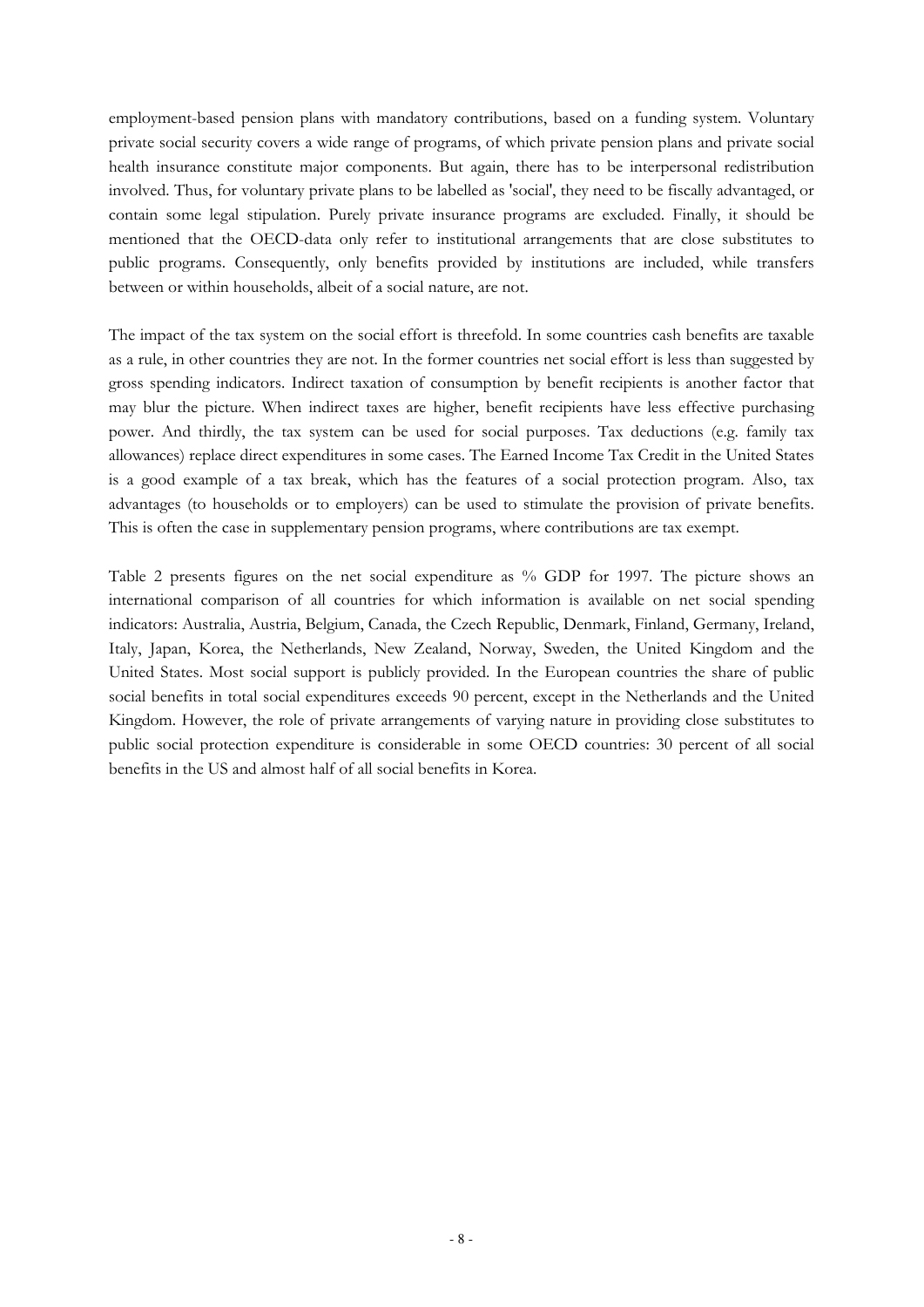| Country                  | Gross<br>public social<br>expenditure<br>(2) | Gross<br>total social<br>expenditure<br>(3) | Net<br>public social<br>expenditure<br>(4) | Net<br>total social<br>expenditure<br>(5) | Share<br>net private<br>expenditure<br>$(6) = [(5)-(4)]/(5)$ |
|--------------------------|----------------------------------------------|---------------------------------------------|--------------------------------------------|-------------------------------------------|--------------------------------------------------------------|
|                          |                                              |                                             |                                            |                                           |                                                              |
| Sweden                   | 31.8                                         | 34.8                                        | 25.4                                       | 27.3                                      | $\overline{7}$                                               |
| Germany                  | 26.4                                         | 28.6                                        | 24.6                                       | 26.1                                      | 6                                                            |
| Belgium                  | 27.2                                         | 29.5                                        | 23.5                                       | 25.4                                      | 7                                                            |
| Denmark                  | 30.7                                         | 32.0                                        | 22.9                                       | 23.5                                      | $\overline{3}$                                               |
| Italy                    | 26.4                                         | 27.8                                        | 21.6                                       | 22.7                                      | 5                                                            |
| Finland                  | 28.7                                         | 30.0                                        | 21.4                                       | 22.1                                      | 3                                                            |
| Austria                  | 25.4                                         | 27.0                                        | 20.9                                       | 22.0                                      | 5                                                            |
| <b>United States</b>     | 14.7                                         | 22.9                                        | 19.2                                       | 21.8                                      | 30                                                           |
| United Kingdom           | 21.2                                         | 24.9                                        | 15.3                                       | 21.8                                      | 12                                                           |
| Norway                   | 26.1                                         | 27.2                                        | 21.1                                       | 21.7                                      | 3                                                            |
| Netherlands              | 24.2                                         | 29.1                                        | 18.2                                       | 21.5                                      | 15                                                           |
| Australia                | 17.4                                         | 21.7                                        | 16.6                                       | 20.4                                      | 19                                                           |
| Canada                   | 17.9                                         | 22.1                                        | 16.2                                       | 18.9                                      | 14                                                           |
| New Zealand              | 20.7                                         | 21.3                                        | 17.0                                       | 17.5                                      | $\mathfrak{Z}$                                               |
| Czech Republic           | 19.0                                         | 19.4                                        | 17.2                                       | 17.2                                      | $\boldsymbol{0}$                                             |
| Ireland                  | 17.6                                         | 19.2                                        | 15.4                                       | 16.5                                      | $\overline{7}$                                               |
| Japan                    | 14.2                                         | 15.1                                        | 13.9                                       | 14.7                                      | 15                                                           |
| Korea                    | 4.3                                          | 8.4                                         | 4.4                                        | 8.3                                       | 47                                                           |
|                          |                                              |                                             |                                            |                                           |                                                              |
| Average                  | 21.9                                         | 24.5                                        | 18.6                                       | 20.5                                      | 9,4                                                          |
| Coefficient of variation | 0.316                                        | 0.263                                       | 0.265                                      | 0.220                                     | 1.242                                                        |
| Standard deviation       | 6.91                                         | 6.45                                        | 4.93                                       | 4.52                                      | 11.64                                                        |
| Average EU Members       | 26.0                                         | 28.2                                        | 21.3                                       | 22.8                                      | 6.5                                                          |
| Coefficient of variation | 0.155                                        | 0.141                                       | 0.136                                      | 0.127                                     | 0.602                                                        |
| Standard deviation       | 4.02                                         | 3.98                                        | 2.90                                       | 2.88                                      | 3.94                                                         |

**Table 2 Net social expenditure (% GDP), 1997** (ranked according net social expenditure)

*Note:* Social expenditures include the following areas: old-age cash benefits; disability cash benefits; occupational injury and disease; sickness benefits; services for the elderly and disabled; survivors; family cash benefits; family services; active labour market policies (ALMPs); unemployment compensation; housing benefits; public health expenditure; and other contingencies e.g., cash benefits to those on low income.

 We relate social spending indicators to GDP at market prices rather than GDP at factor cost (as Adema does), because GDP at market prices is the most frequently used indicator of the size of an economy.

Source: Adema (2001), and own calculations

The data indicate that accounting for private social benefits has an equalising effect on levels of social effort across countries. We calculated the standard deviation and the coefficient of variation.11 Both measures show that the variation of social expenditure decreases in case private benefits are taken into account (compare column 2 and column 3, or column 4 and column 5). This suggests complementarity between public and private social expenditures. Apparently, preferences for the level of protection do not differ as much between countries as often suggested. Lower public protection may induce private social

<sup>11</sup> A property of the standard deviation is that its value rises with the average value of the data set to which it is applied. To account for this, we also use the so-called coefficient of variation, defined as the standard deviation divided by the value of the average of the corresponding data set.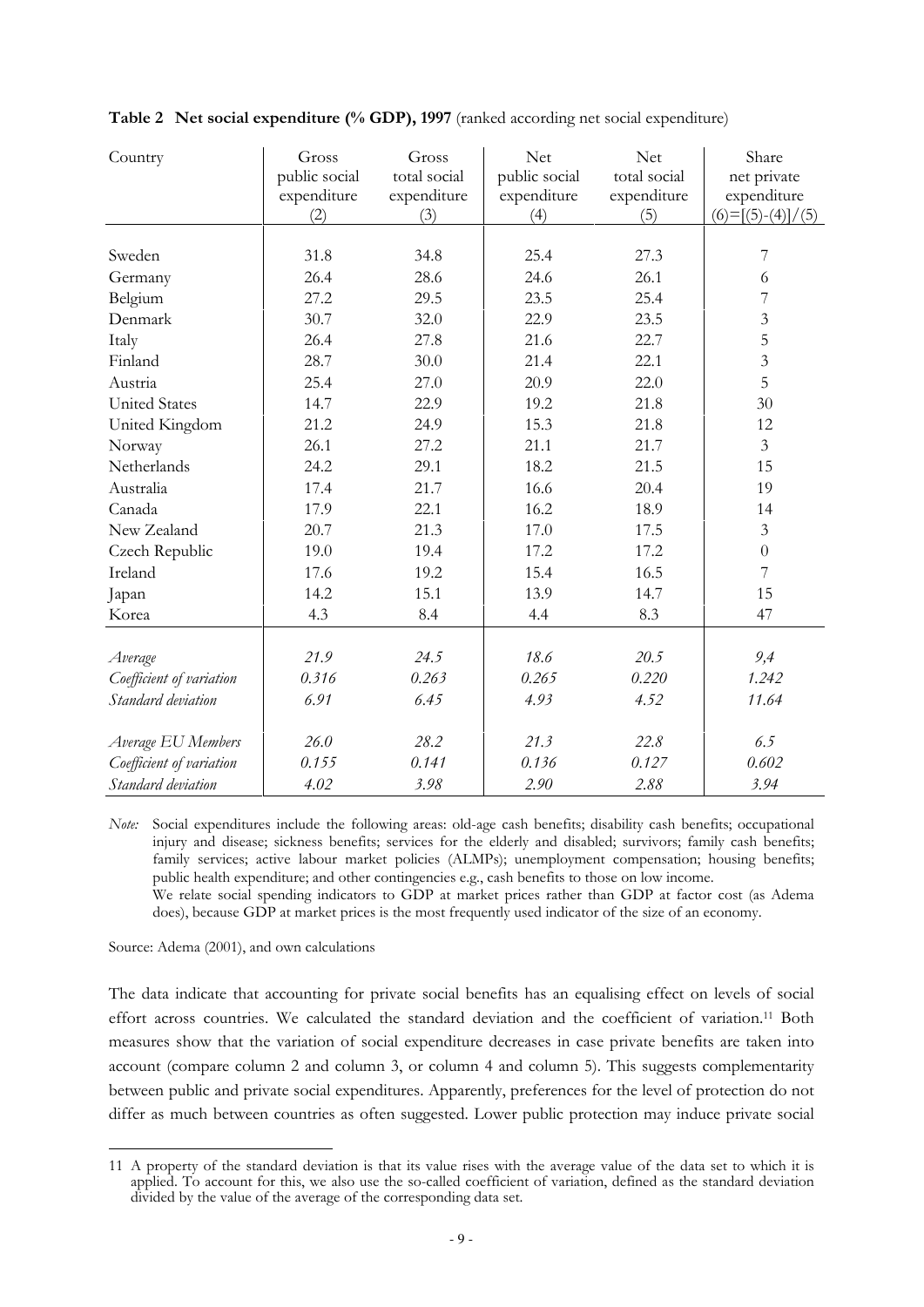arrangements of different nature. But a shift from public to private provision of social protection can also be an explicit policy objective, to alleviate public budgets, or to strengthen incentives in the system. For example the privatisation of the sickness benefit program in the Netherlands was directed at increasing the incentives for employers to reduce the number of beneficiaries.

Accounting for taxes substantially reduces the average expenditure ratio (compare column 3 and 5). Especially the Nordic countries and the Netherlands put high tax levies on social benefits and ensuing consumption. This effect clearly outweighs the effect of tax breaks for social purposes, that increase social expenditure. The impact of the tax system on social expenditure also has an equalising effect on levels of social effort across the eighteen countries. The coefficient of variation drops by 16 percent, while the standard deviation even drops by 30 percent. Especially within the EU Member-countries (10 EU countries are included) differences in total net spending levels are small. Perhaps surprisingly, the net expenditure ratio of the US is higher than the OECD average (for the countries included), and only one percent point of GDP lower than the EU average (for the EU counties included) .

Obviously, this straightforward analysis is too simple to draw far-reaching conclusions. The evidence presented is only descriptive and does not explain differences in the public/private mix in social protection systems in the European Union and in the OECD. It should also be noted that differences across countries in expenditure ratios do not (always) reflect social policy. They may also reflect differences in unemployment rates or demographic structure across countries. Expenditure ratio's can thus only be considered as rough indicators of welfare state policies.

#### **5 The link between public/private social protection and income inequality**

Cross-country differences in the public/private mix in social protection may have distributional effects. Obviously, countries differ in the extent to which social policy goals are pursued through the tax system and/or in the role of private provision within social protection systems. We observe that national preferences for social protection differ substantially across countries. Especially Anglo-Saxon countries do not seem to be prepared to sustain the high protection levels prevailing in other countries with the same level of income. This may be an expression of cultural differences within the group of OECD countries. These differences could point to variance in the re-distributional nature of social systems as well. Private social programmes may generate a more limited re-distribution of resources than public ones, and tax advantages towards private pension and health plans are more likely to benefit the rich. Private employment-related social benefits mostly re-allocate income between the (formerly) employed population. The same holds for fiscal advantages related to, for example, supplementary private pension plans. In general, we do expect that private schemes will generate less income redistribution than public programs (see section 3).

We performed a cross-county analysis of the relationship between public and private social expenditures and the income distribution. Obviously, this analysis is not very sophisticated. The material presented is only descriptive and does not explain the household income distribution. Such an analysis should ideally be based on a theory, which would have to address at least the following cross-national differences (*cf.* Gottschalk and Smeeding, 2000, p. 263): differences in labour markets that affect earnings of individual household members; difference in sources of capital and in returns to capital; demographic differences, such as the ageing of the population and growth of single parent households, which affect both family needs and labour market decisions; and differences across countries in tax and transfers policies that not only affect family income directly, but also may affect work and investment decisions. Such a comprehensive approach is far beyond the scope of this paper.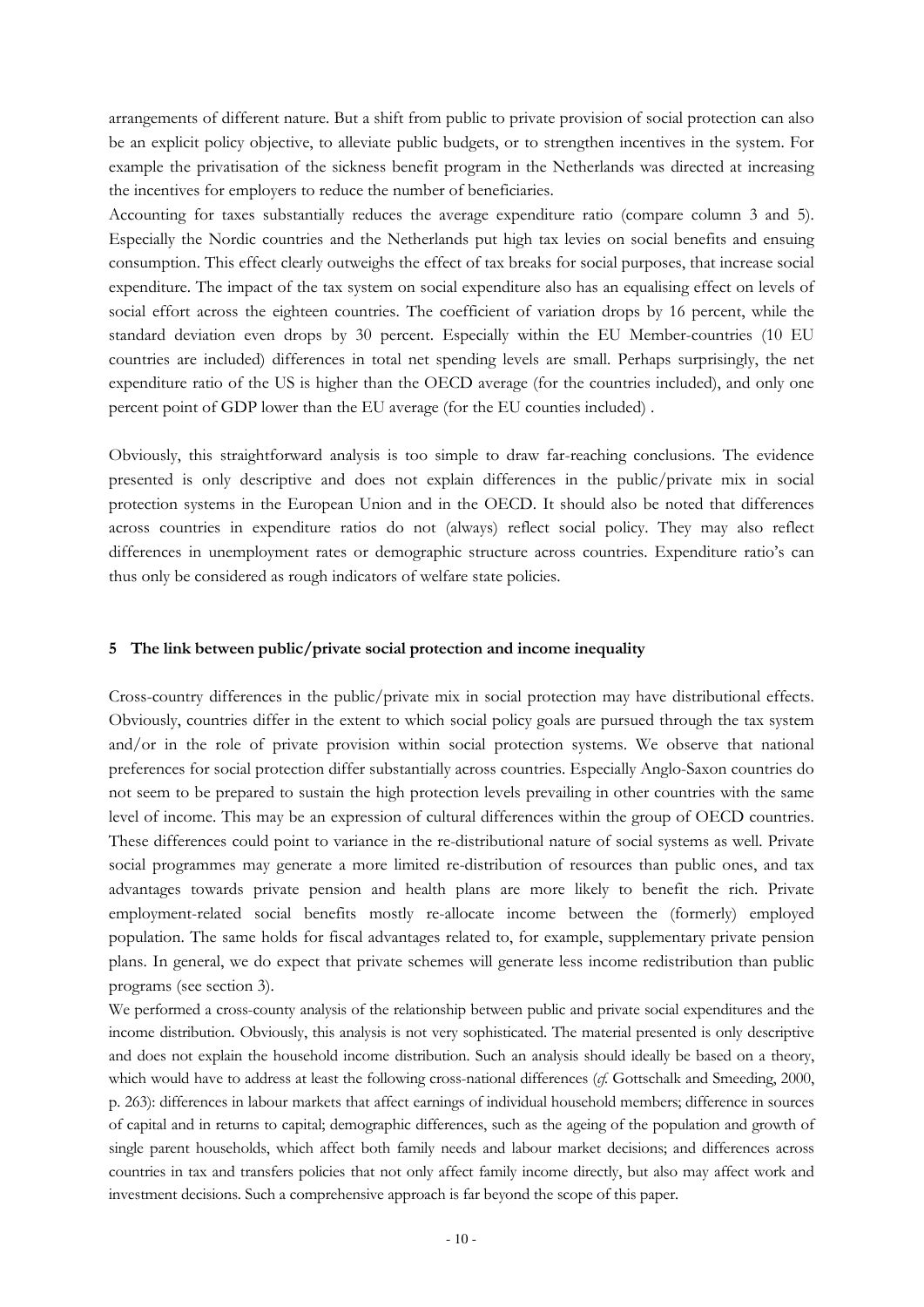Table 3 illustrates a cross national comparison of annual disposable income inequality for sixteen wealthy nations also listed in Table 2.12 Countries are listed in order of their Gini coefficient of adjusted disposable household income. The highest inequality is found in the United States, while Nordic and Benelux countries are the most equal nations.

| Country              | Year        | Gini  | Net Public and Private Social Expenditure (% GDP), |         |  |  |
|----------------------|-------------|-------|----------------------------------------------------|---------|--|--|
|                      | Coefficient |       | 1997                                               |         |  |  |
|                      |             |       | public                                             | private |  |  |
| average              |             | 0.286 | 19.6                                               | 1.9     |  |  |
| above-average        |             |       |                                                    |         |  |  |
| <b>United States</b> | 2000        | 0.368 | 15.3                                               | 6.5     |  |  |
| United Kingdom       | 1999        | 0.345 | 19.2                                               | 2.6     |  |  |
| Italy                | 2000        | 0.333 | 21.6                                               | 1.1     |  |  |
| Ireland              | 1996        | 0.325 | 15.4                                               | 1.1     |  |  |
| Japan                | 1992        | 0.315 | 13.9                                               | 0.8     |  |  |
| Australia            | 1994        | 0.311 | 16.6                                               | 3.8     |  |  |
| Canada               | 1997        | 0.291 | 16.2                                               | 3.7     |  |  |
| below-average        |             |       |                                                    |         |  |  |
| Austria              | 1997        | 0.266 | 20.9                                               | 1.1     |  |  |
| Czech Republic       | 1996        | 0.259 | 17.2                                               | 0.0     |  |  |
| Denmark              | 1997        | 0.257 | 22.9                                               | 0.6     |  |  |
| Germany              | 2000        | 0.252 | 24.6                                               | 1.5     |  |  |
| Sweden               | 2000        | 0.252 | 25.4                                               | 1.9     |  |  |
| Norway               | 2000        | 0.251 | 21.1                                               | 0.6     |  |  |
| Belgium              | 1997        | 0.250 | 23.5                                               | 1.9     |  |  |
| Netherlands          | 1999        | 0.248 | 18.2                                               | 3.3     |  |  |
| Finland              | 2000        | 0.247 | 21.4                                               | 0.7     |  |  |

**Table 3 Social protection and summary measure of the income distribution** 

Source: Adema (2001) and LIS Key Figures (http://www.lisproject.org/keyfigures.htm, download 16-03-2004), with exception of Japan (Smeeding, 2000, p. 211), and own calculations

Seven countries combine an above-average level of net *public* social expenditure (% GDP) with a belowaverage level in income inequality; six other countries combine relatively high levels of inequality with relatively low levels of *public* social spending. Moreover, it appears that some countries combine an aboveaverage level of inequality with an relatively small *share* of public social expenditure in total net social expenditure, especially the United States, the United Kingdom, Australia, and Canada. These are indications that support our hypothesis. For the group of countries with relatively low levels of inequality, we would expect the opposite. Indeed, the *share* of public social expenditure in total net social expenditure is relatively high in Sweden, Finland, Norway, Belgium, Denmark, Czech Republic, Germany, and Austria.

<sup>12</sup> For two countries listed in Table 2 (New Zealand and Korea) we do not have figures for the level of income inequality around 1997. Therefore, we can not include New Zealand and Korea in our empirical analysis.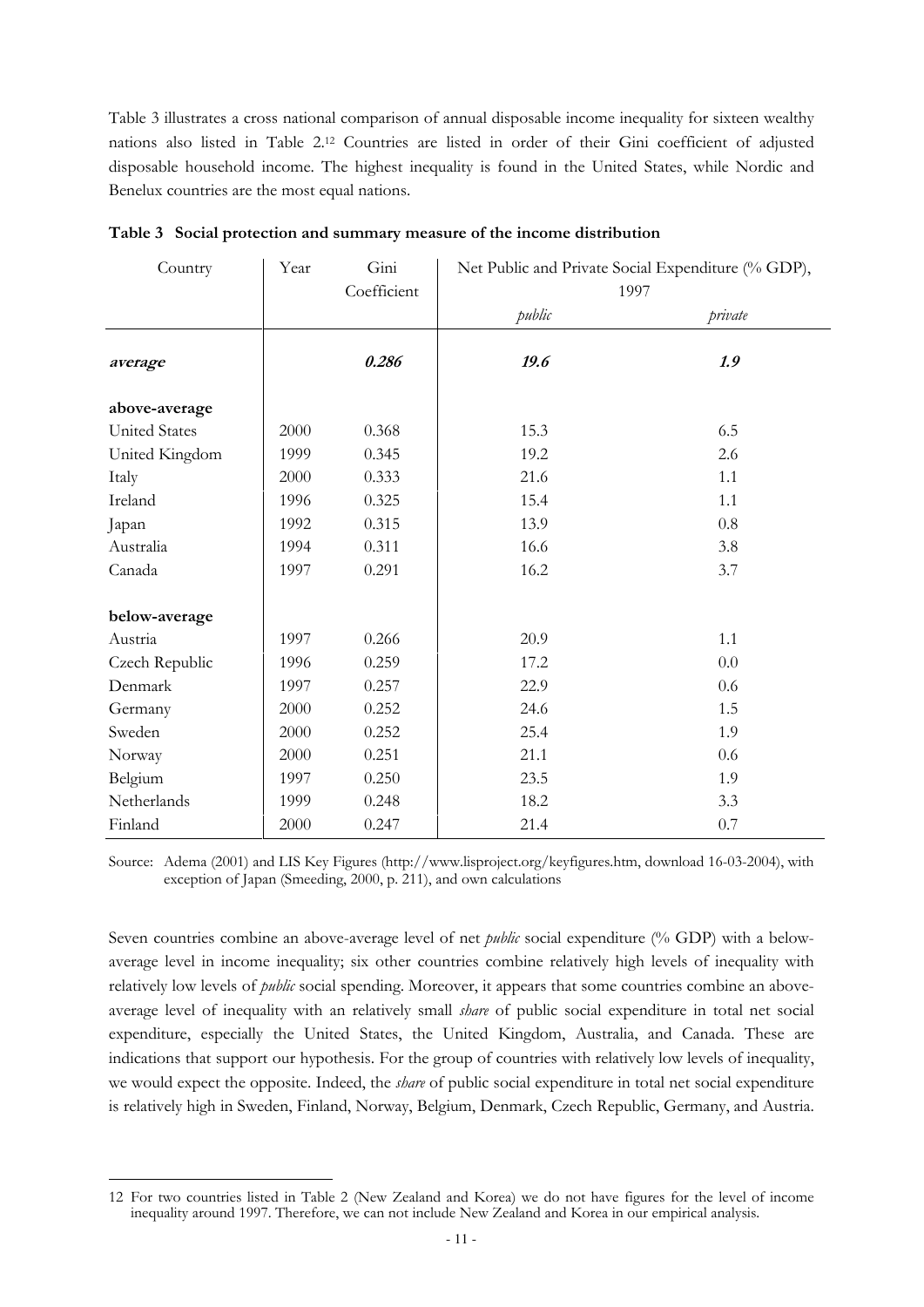For a group of countries, however, the picture seems less clear: Italy, Ireland, Japan, and the Netherlands.<sup>13</sup>

In Figure 2, we have plotted the average level of net *public* social expenditure (% GDP) and the average level of the Gini coefficient for countries, where both data-items are available. Both averages are represented by the cross of both axes: 19.6 percent for net *public* expenditures, and 0.286 for Gini. Several countries show levels in social security transfers above this average. Other countries combine a below-average level of net *public* social expenditure (% GDP) with a above-average level in income inequality. We find a pretty good fit of a OLS-regression with the level of the Gini and the level of net *public* social spending (a similar regression is done by Gouyette and Pestieau, 1999); see Figure 2 (panel a). Using net *public* expenditure as dependent variable produces the expected negative sign, while the coefficient is statistically significant. Obviously, net public social security transfers are well-targeted towards the poor.

The picture alters when we take *private* social security expenditures into account in our analysis; see Figure 2 (panel b). A negative relationship between net *private* social expenditures and inequality can not be found. This is confirmed by a simple regression analysis reported in Table 4. The estimated coefficient of net *private* expenditure-variable is significant, and positive. Again, these are indications that support our hypothesis that public and private arrangements in social protection do have opposite distributional effects. This positive (rather than a negative) sign may reflect that higher income groups find it easier to opt in to private social programs.

#### **Figure 2 Cross country differences in social expenditures and Gini coefficient, around 1997**



#### **(a) Net public social expenditures**

<sup>13</sup> Caminada and Goudswaard (2001) studied the cross-country-relationship between *changes* in inequality and *changes* in welfare state policies in the period 1980-1997. They found several countries that combined an above-average rise in inequality with a reduction in the generosity of the welfare system. For example, the Netherlands combined a relative sharp increase in income inequality with a quite fundamental reform of the welfare state; almost 40 percent of the increase in inequality in the period 1981-1997 can be attributed to income transfers. Another important force was a more unequal distribution of market income. Their budget incidence analysis thus indicates that social security reforms have had an important impact on increasing inequality in the Netherlands. However, after the social security reforms, both the generosity of the Dutch income transfer system and the level of income equality are still quite high in an international perspective.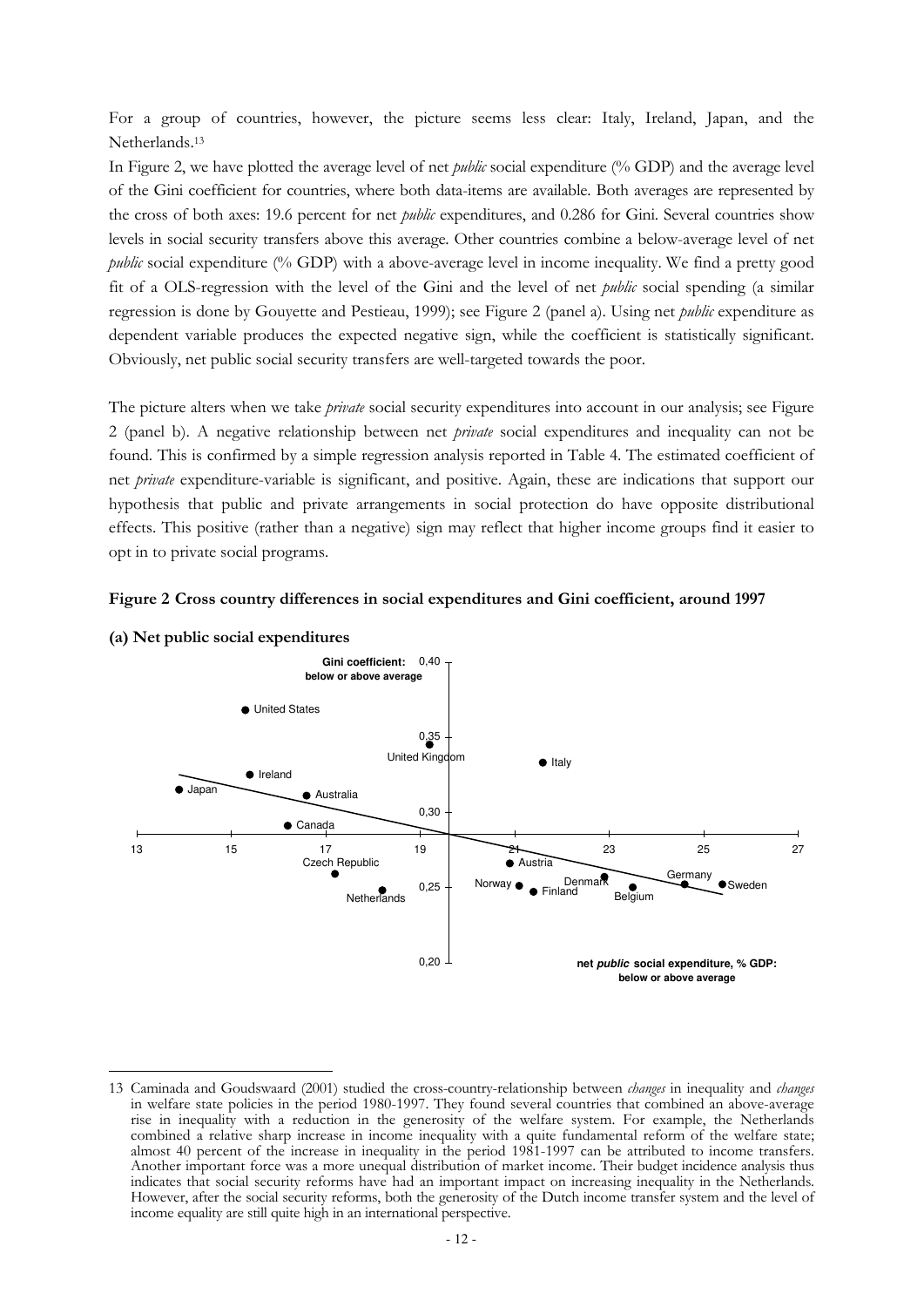#### **(b) Net private social expenditures**



Source: see below Table 3; and own calculations

Other inequality indices do not alter the results. Table 4 reports several regressions with various income inequality measures (see nnex B for more details). In all cases, we find a pretty good fit of OLSregressions with the level of the income inequality measures and the levels of both net public *and* net private social spending. The estimated coefficients of net public *and* net private expenditure-variables are significant. However, public and private arrangements in social protection do have opposite distributional effects (opposite signs).

Notice that *private* arrangements mitigate the impact of *public* social effort on income inequality to a large extent. In fact, we do not find a significant impact of net *total* social spending on income inequality in our cross-country analysis. Our OLS-regression results show that the estimated coefficient of the net *total* expenditure-variable is – in all cases - negative, but not significant. This result may come as a surprise, because the share of *private* arrangements in *total* net social expenditures is rather small across countries (on average 9.4 percent). As a result of the divergent effects of net public social expenditure versus net private social expenditure, the relationship between total social expenditures and income inequality across 16 wealthy countries appears to be statistically trivial.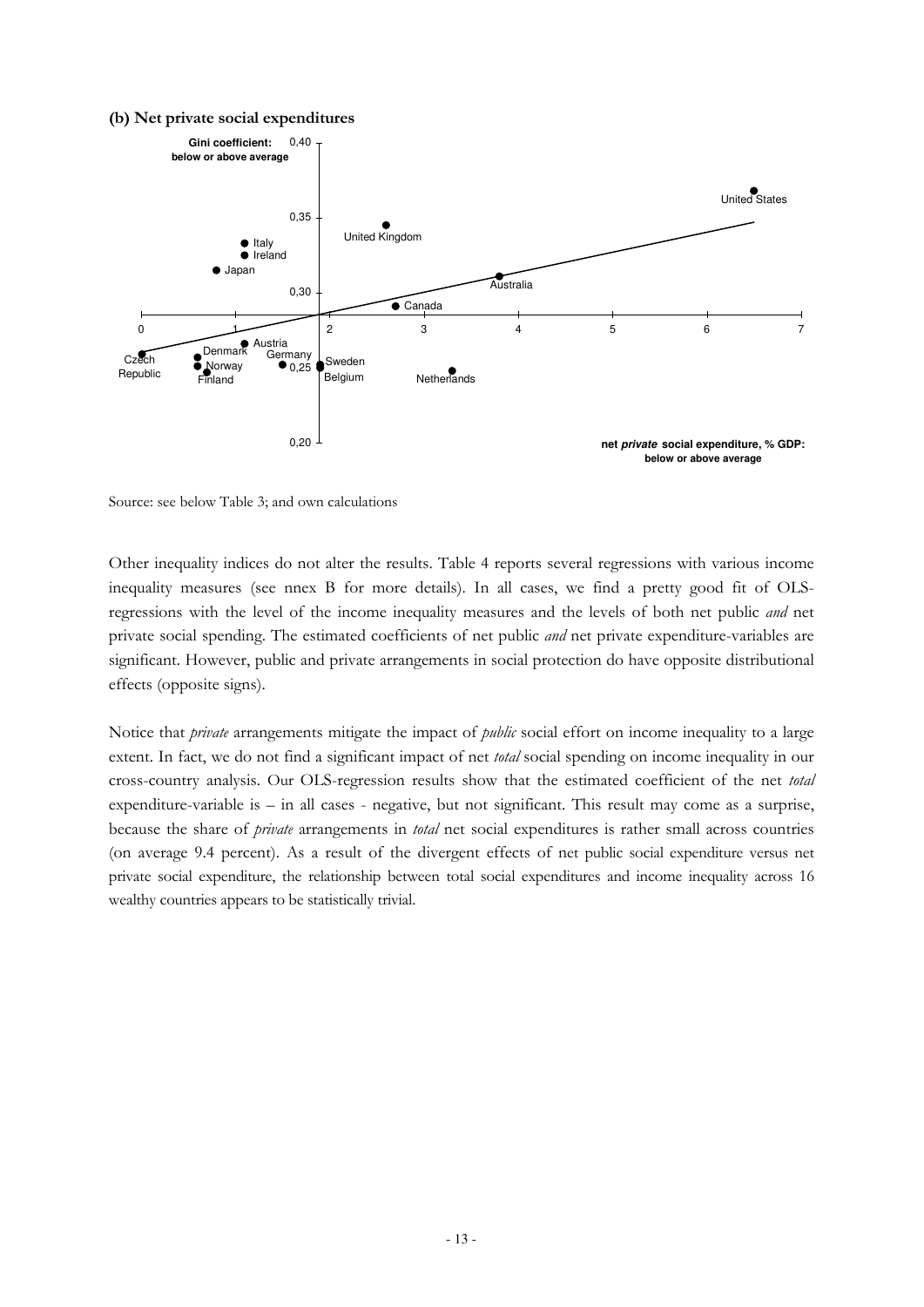| Dependent variable                   | Intercept |             | Net public social Net private social Net total social |             | adj. $\mathbb{R}^2$ |  |
|--------------------------------------|-----------|-------------|-------------------------------------------------------|-------------|---------------------|--|
|                                      |           | expenditure | expenditure                                           | expenditure |                     |  |
|                                      | 0.040     | $-0.460*$   | $0.033*$                                              |             | 0.426               |  |
| Gini Coefficient                     | (0.22)    | $(-3.16)$   | (1.78)                                                |             |                     |  |
|                                      | $-0.112$  |             |                                                       | $-0.329$    | 0.095               |  |
|                                      | $(-0.41)$ |             |                                                       | $(-1.61)$   |                     |  |
|                                      | 1.440     | $-0.690*$   | $0.063*$                                              |             |                     |  |
| Decile Ratios P90/P10                | (5.54)    | $(-3.42)$   | (2.41)                                                |             | 0.511               |  |
|                                      | 1.142     |             |                                                       | $-0.441$    | 0.061               |  |
|                                      | (2.74)    |             |                                                       | $(-1.41)$   |                     |  |
|                                      | $-0.160$  | $-0.783*$   | $0.067*$                                              |             |                     |  |
| Atkinson Index $(E=0.5)$             | $(-0.46)$ | $(-2.88)$   | (1.92)                                                |             | 0.420               |  |
|                                      | $-0.502$  |             |                                                       | $-0.498$    | 0.043               |  |
|                                      | $(-0.98)$ |             |                                                       | $(-1.29)$   |                     |  |
| Atkinson Index ( $\varepsilon$ =1.0) | 0.062     | $-0.717*$   | $0.080*$                                              |             |                     |  |
|                                      | (0.19)    | $(-2.80)$   | (2.43)                                                |             | 0.461               |  |
|                                      | $-0.331$  |             |                                                       | $-0.395$    | 0.004               |  |
|                                      | $(-0.65)$ |             |                                                       | $(-1.03)$   |                     |  |

## **Table 4 Impact of net social expenditure (% GDP) on income inequality around 1997**

*Note:* Logarithmic OLS-regression; t-statistics in parentheses.

\* significant at 95%-level

Source: see below Table 3, and own calculations

### **6 Conclusions**

Calculations with OECD-data indicate that accounting for private social benefits and taxes has an equalising effect on social effort across countries. This suggest complementarity between public and private social expenditures on an aggregate level. But what about the distributional impact of public versus private arrangements? We performed a cross-county analysis, which is obviously not very sophisticated. We analysed this question empirically on a cross-country basis. Such an analysis should ideally be based on a theory, which would have to address several cross-national differences explaining the household income distribution. Such a comprehensive approach, however, is far beyond the scope of this paper.

Our material nevertheless does support a divergent relationship between income inequality and public versus private social expenditures across countries. Accounting for private social arrangements (and for the impact of the tax systems) matters as far as the distributional impact of the social protection is concerned. We find a negative relationship between net public social expenditure and income inequality, and a positive relationship between net private social expenditure and income inequality. The impact of total expenditures (public ánd private) on income inequality across 16 wealthy countries appears to be statistically trivial. As a result, changes in the public/private mix in the provision of social protection may indeed affect the redistributive impact of the welfare state.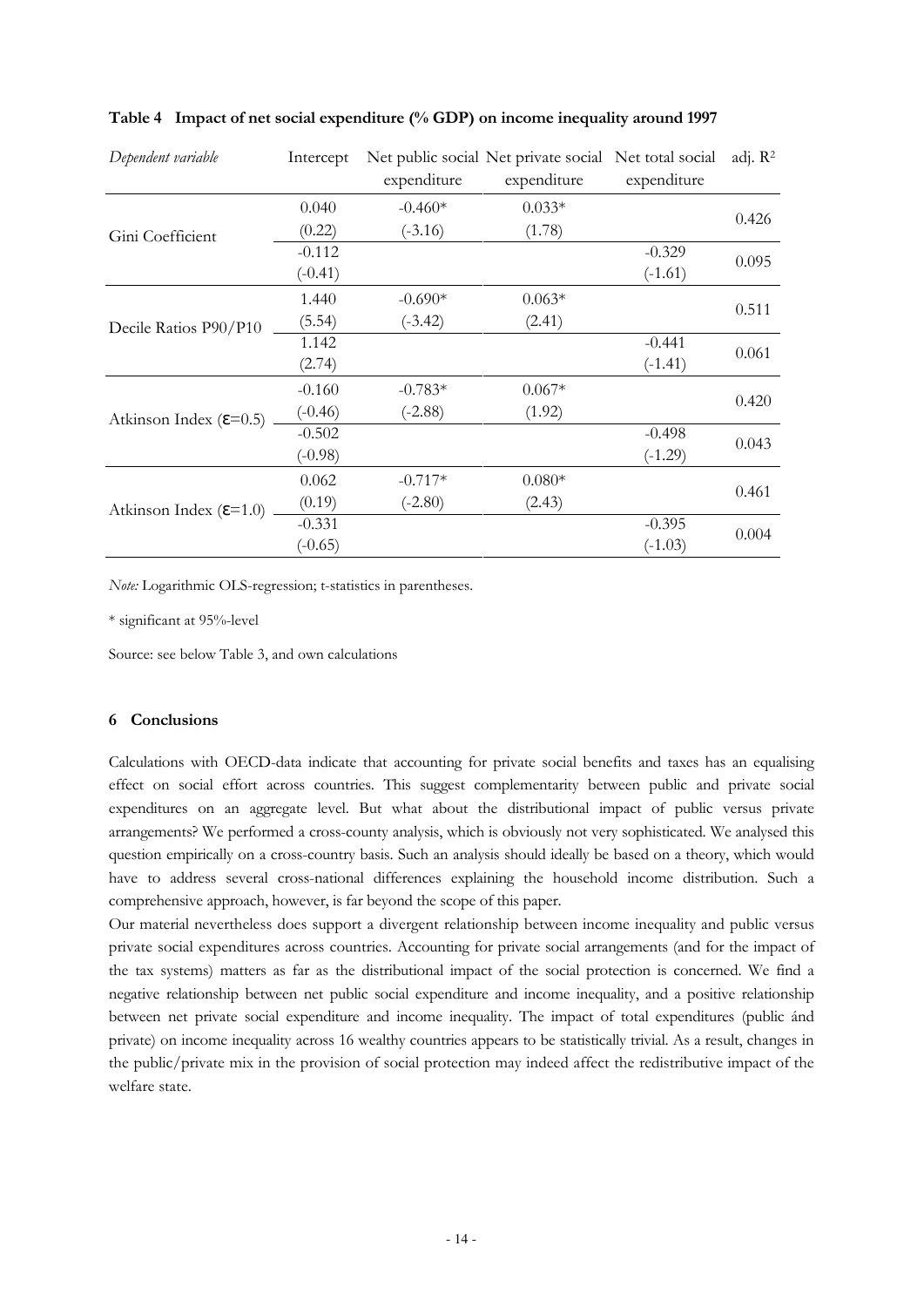#### **References**

- Adema, W. (2001), 'Net Social Expenditure: 2nd edition', *Labour Market and Social Policy Occasional Papers* no. 52, Paris: OECD.
- Atkinson, A.B. (1970,) 'On the Measurement of Inequality', *Journal of Economic Theory* 2, p. 244-263.
- Atkinson, A.B. (2000), 'The Changing Distribution of Income: Evidence and Explanation', *German Economic Review* 1 (1), p. 3-18.
- Atkinson, A.B., and A. Brandolini (1999), 'Promise and Pitfalls in the Use of "Secondary" Data-Sets: Income Inequality in OECD Countries', Manuscript. Nuffield College, Oxford and Banca d'Italia, Research Department.
- Atkinson, A.B., and A. Brandolini (2001), 'Promise and Pitfalls in the Use of Secondary Data-Sets: Income Inequality in OECD Countries as a Case Study', *Journal of Economic Literature* 39(3) (September), p. 771- 800.
- Atkinson, A.B., L. Rainwater and T.M. Smeeding (1995), 'Income Distribution in OECD Countries: Evidence from the Luxembourg Income Study', *OECD Social Policy Studies* 18, Paris: OECD.
- Bazen, S., and P. Moyes (2003), 'International Comparisons of Income Distribution', *Luxembourg Income Study Working Paper Series* 341, Luxembourg.
- Caminada, K., and K.P. Goudswaard (2001), 'International Trends in Income Inequality and Social Policy', *International Tax and Public Finance* 8 (4), p. 395-415.
- Caminada, K., and K.P. Goudswaard (2002), 'Income Distribution and Social Security in an OECD Perspective', in: Roland Sigg and Christina Behrendt (eds.) *Social Security in the Global Village*, International Social Security Series, Volume 8, Transaction Publishers, New Brunswick / Londen, p. 163-188
- Cantillon, B., I. Marx, and K. van den Bosch (2002), 'The puzzle of egalitarianism. About the relationships between employment, wage inequality, social expenditures and poverty', *CSB-Berichten* (Centrum voor Sociaal Beleid UFSIA), Antwerp, Belgium.
- Casey, B.H. and A. Yamada (2002), 'The Public-Private Mix of Retirement Income in Nine OECD Countries: Some Evidence from Micro-data and an Exploration of its Implications', *Luxembourg Income Study Working Paper Series* 311, Luxembourg.
- Champernowne, D.G. (1974), 'A Comparison of Measures of Inequality of Income Distribution', *Economic Journal* 84, p. 787-816.
- Cornelisse, P. A., and K.P. Goudswaard (2002), 'On the convergence of social protection systems in the European Union', *International Social Security Review,* Vol. 55, 3, p. 3-17.
- Deininger, K., and L. Squire (1996), 'A New Data Set Measuring Income Inequality', *The World Bank Economic Review* 10 (3) (September), p. 565-592.
- Deininger, K., and L. Squire (2002), 'Measuring Income Inequality: A New Database', Economic Growth Research, The World Bank Group.
- Ervik, R. (1998), 'The Redistributive Aim of Social Policy. A Comparative Analysis of Taxes, Tax Expenditure Transfers and Direct Transfers in Eight Countries', *Luxembourg Income Study Working Paper Series* 184, Luxembourg.
- Ferrarini, T., and K. Nelson (2002), 'The Impact of Taxation on the Equalising Effect of Social Insurance to Income Inequality: A Comparative Analysis of Ten Welfare States', *Luxembourg Income Study Working Paper Series* 327, Luxembourg.
- Ferrarini, T., and K. Nelson (2003), 'Taxation of Social Insurance and Redistribution: A Comparative Analysis of Ten Welfare States', *Journal of European Social Policy* 13(1), p. 21-33.
- Föster, M. (2000), 'Trend and Driving Factors in Income Distribution and Poverty in the OECDF Area'*, Labour Market and Social Policy Occasional Papers* no. 42, OECD, Paris.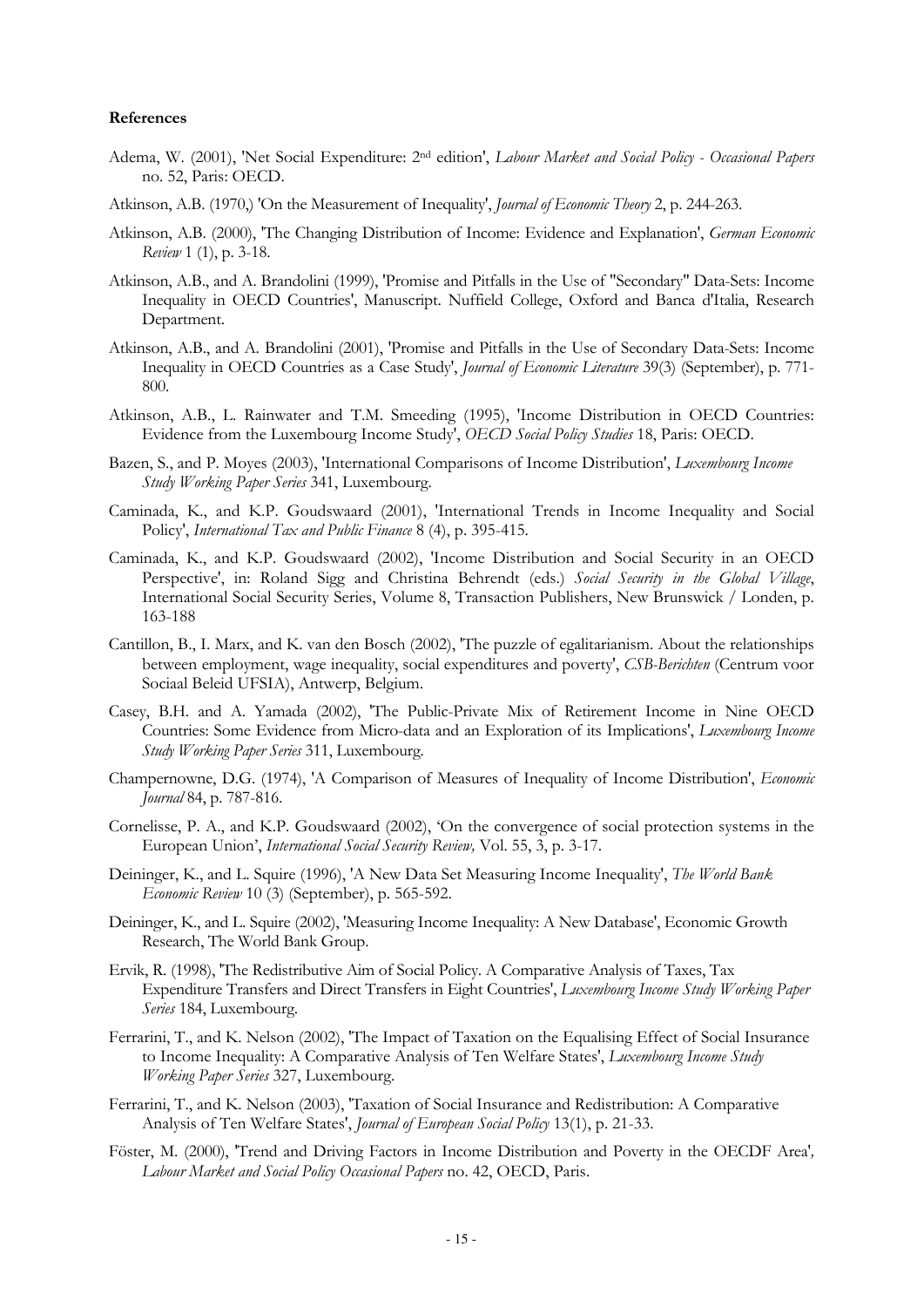- Gottschalk, P., and T.M. Smeeding (1997), 'Cross-National Comparisons of Earnings and Income Inequality' *Journal of Economic Literature* 35 (June), p. 633-687.
- Gottschalk, P., and T.M. Smeeding (1998), 'Empirical Evidence on Income Inequality in Industrialized Countries *LIS Working Paper Series* 154 (revised), Luxembourg.
- Gottschalk, P., and T.M. Smeeding (2000), 'Empirical Evidence on Income Inequality in Industrialized Countries', in: A.B. Atkinsin and F. Bourgignon (eds.), *Handbook of Income Distribution*, New York: Elsevier-North Holland Publishers, Vol. 1, p. 262-307.
- Gottschalk, P., B. Gustafsson, and E. Palmer (eds.) (1997), *Changing Patterns in the Distribution of Economic Welfare*, Cambridge University Press, Cambridge.
- Gouyette, C., and P. Pestieau, (1999), 'Efficiency of the Welfare State', *Kyklos* 52 (4), 1999, p. 537-553.
- Gustafsson, B., and M. Johansson (1997), ' In Search for a Smoking Gun: What Makes Income Inequality Vary Over Time in Different Countries?', *Luxembourg Income Study Working Paper Series* 172, Luxembourg.
- Kakwani, N.C. (1986), *Analyzing Redistribution Policies*, Cambridge University Press, Cambridge.
- Korpi, W. and J. Palme (1998), 'The Paradox of Redistribution and Strategies of Equality: Welfare Institutions, Inequality and Poverty in the Western Countries', *American Sociological Review*, 63(5), p. 661- 687.
- Luxembourg Income Study, 'LIS Key Figures' and 'LIS Information Guide Revised February 1998', *Luxembourg Income Study Working Paper Series* no. 7, Luxembourg, 1998. LIS-website http://www.lisproject.org/.
- Musgrave, R.A., K.E. Case, and H.B. Leonard (1974), 'The Distribution of Fiscal Burdens and Benefits' *Public Finance Quarterly* (2), July, p. 259-311.
- OECD (2002), *Benefits and Wages. OECD Indicators*, Edition 2002, Paris.
- Ringen, S. (1991), 'Households, standard of living and inequality', *Review of Income and Wealth* 37, p. 1-13.
- Smeeding, T. (2000), 'Changing Income Inequality in OECD Countries: Updated Results from the Luxembourg Income Study (LIS)', in: R. Hauser en I. Becker (eds.), *The Personal Distribution of Income in an International Perspective*, Berlin: Springer-Verlag, p. 205-224.
- Smeeding, T. (2002), 'Globalization, Inequality and the Rich Countries of the G-20: Evidence from the Luxembourg Income Study (LIS)', *Luxembourg Income Study Working Paper Series* 320, Luxembourg.
- Smolensky, E., W. Hoyt, and S. Danziger (1987), 'A Critical Survey of Efforts to Measure Budget Incidence', in: H.M. van de Kar, B.L. Wolfe (eds.), *The Relevance of Public Finance for Policy-Making*, Proceedings IIFP Congress 1985, Detroit:165-179.
- Swabisch, J., T. Smeeding, and L. Osberg (2003), 'Income Distribution and Social Expenditures: A Cross-National Perspective', *Luxembourg Income Study Working Paper Series* 350, Luxembourg.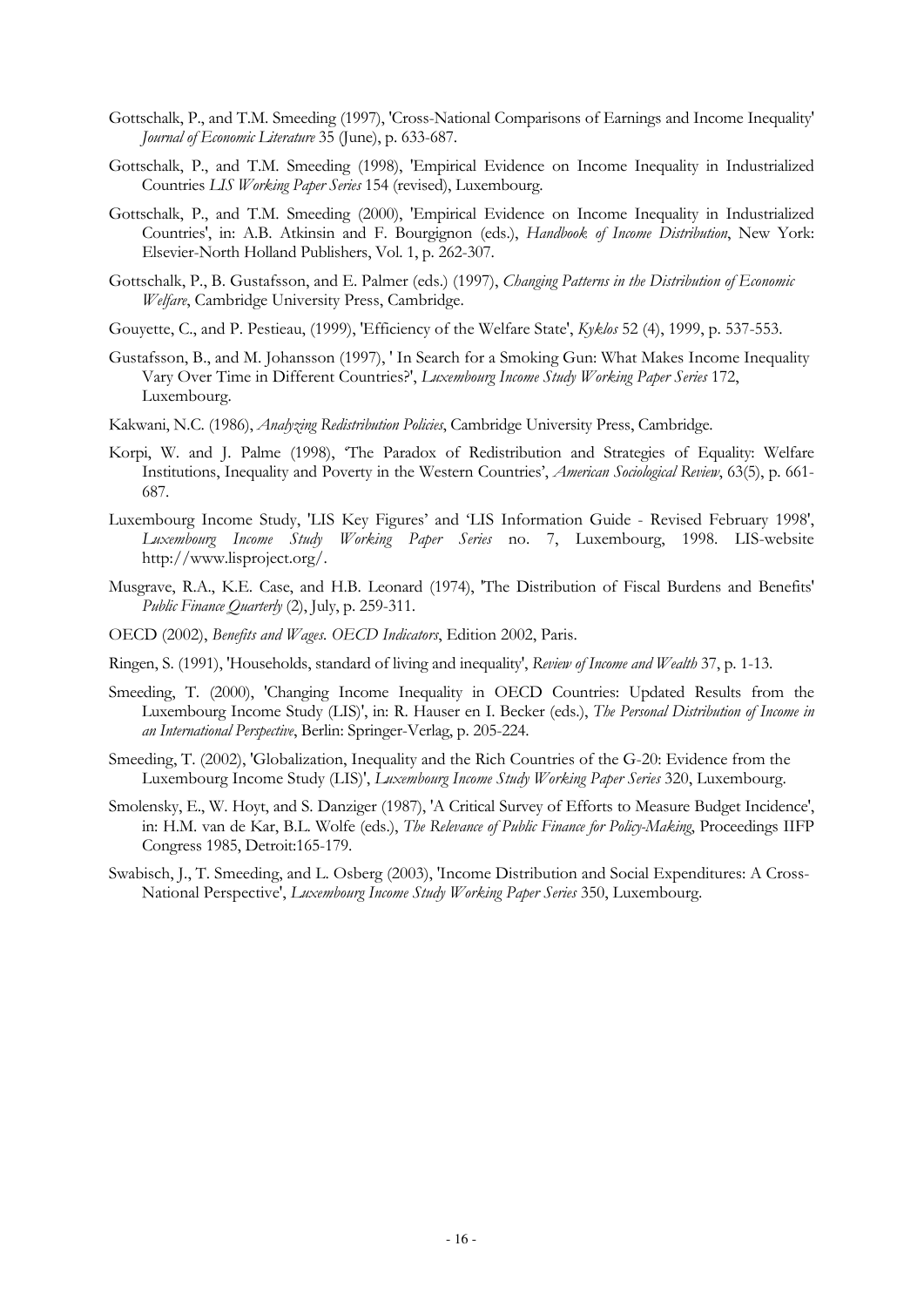|                               | database 1                             | database 2                      | database 3                               | database 4                       | database 5                       |           |
|-------------------------------|----------------------------------------|---------------------------------|------------------------------------------|----------------------------------|----------------------------------|-----------|
| Countries                     | $gross + net$<br>social<br>expenditure | social transfers<br>as % of GNP | net social<br>expenditure<br>as % of GDP | income<br>inequality<br>measures | income<br>inequality<br>measures | qualified |
|                               | as % of GDP                            | data set OECD                   |                                          | (several)                        | (several)                        |           |
|                               | 1993, 1995, 1997                       | 1960-1999                       | 1980-1996                                | around 1997                      | around 1995                      |           |
|                               | Adema                                  | Economic<br>Outlook             | OECD /<br><b>SOCX</b>                    | <b>LIS</b>                       | LIS / Smeeding                   |           |
| <sup>1</sup> Australia        | $\mathbf X$                            | $\mathbf X$                     | $\mathbf X$                              | $\mathbf X$                      | X                                | yes       |
| <sup>2</sup> Austria          | $\mathbf X$                            | $\mathbf X$                     | $\mathbf X$                              | $\mathbf X$                      | n.a.                             | yes       |
| <sup>3</sup> Belgium          | $\mathbf X$                            | $\mathbf X$                     | $\mathbf X$                              | $\mathbf X$                      | $\mathbf X$                      | yes       |
| <sup>4</sup> Canada           | $\mathbf X$                            | $\mathbf X$                     | $\mathbf X$                              | $\mathbf X$                      | $\mathbf X$                      | yes       |
| <sup>5</sup> Czech Republic   | $\mathbf X$                            | n.a.                            | $\mathbf X$                              | $\mathbf X$                      | n.a.                             | yes       |
| <sup>6</sup> Denmark          | $\mathbf X$                            | $\mathbf X$                     | $\mathbf X$                              | $\mathbf X$                      | $\mathbf X$                      | yes       |
| <sup>7</sup> Estonia          | n.a.                                   | n.a.                            | n.a.                                     | $\mathbf X$                      | n.a.                             | no        |
| <sup>8</sup> Finland          | $\mathbf X$                            | $\mathbf X$                     | $\mathbf X$                              | $\mathbf X$                      | $\mathbf X$                      | yes       |
| <sup>9</sup> France           | n.a.                                   | $\mathbf X$                     | $\mathbf X$                              | $\mathbf X$                      | $\mathbf X$                      | no        |
| <sup>10</sup> Germany         | $\mathbf X$                            | $\mathbf X$                     | $\mathbf X$                              | $\mathbf X$                      | $\mathbf X$                      | yes       |
| <sup>11</sup> Greece          | n.a.                                   | $\mathbf X$                     | $\mathbf X$                              | n.a.                             | n.a.                             | no        |
| <sup>12</sup> Hungary         | n.a.                                   | n.a.                            | $\mathbf X$                              | $\mathbf X$                      | n.a.                             | no        |
| <sup>13</sup> Iceland         | n.a.                                   | n.a.                            | n.a.                                     | n.a.                             | n.a.                             | no        |
| <sup>14</sup> Ireland         | $\mathbf X$                            | $\mathbf X$                     | $\mathbf X$                              | $\mathbf X$                      | $\mathbf X$                      | yes       |
| <sup>15</sup> Israel          | n.a.                                   | n.a.                            | $\mathbf X$                              | $\mathbf X$                      | $\mathbf X$                      | no        |
| <sup>16</sup> Italy           | $\mathbf X$                            | X                               | $\mathbf X$                              | $\mathbf X$                      | $\mathbf X$                      | yes       |
| <sup>17</sup> Japan           | $\mathbf X$                            | $\mathbf X$                     | $\mathbf X$                              | n.a.                             | $\mathbf X$                      | yes       |
| <sup>18</sup> Korea           | $\mathbf X$                            | n.a.                            | $\mathbf X$                              | n.a.                             | n.a.                             | no        |
| <sup>19</sup> Luxembourg      | n.a.                                   | n.a.                            | $\mathbf X$                              | $\mathbf X$                      | $\mathbf X$                      | no        |
| <sup>20</sup> Mexico          | n.a.                                   | n.a.                            | X                                        | $\mathbf X$                      | n.a.                             | no        |
| <sup>21</sup> Netherlands     | $\mathbf X$                            | $\mathbf X$                     | $\mathbf X$                              | $\mathbf X$                      | $\mathbf X$                      | yes       |
| <sup>22</sup> New Zealand     | $\mathbf X$                            | n.a.                            | $\mathbf X$                              | n.a.                             | n.a.                             | no        |
| <sup>23</sup> Norway          | $\mathbf X$                            | $\mathbf X$                     | $\mathbf X$                              | $\mathbf X$                      | $\mathbf X$                      | yes       |
| <sup>24</sup> Poland          | n.a.                                   | n.a.                            | n.a.                                     | $\mathbf X$                      | n.a.                             | no        |
| <sup>25</sup> Portugal        | n.a.                                   | $\mathbf X$                     | $\mathbf X$                              | n.a.                             | n.a.                             | no        |
| $\rm ^{26}$ Romania           | n.a.                                   | n.a.                            | n.a.                                     | X                                | n.a.                             | no        |
| <sup>27</sup> Russia          | n.a.                                   | n.a.                            | n.a.                                     | X                                | n.a.                             | no        |
| <sup>28</sup> Slovak Republic | n.a.                                   | n.a.                            | n.a.                                     | $\mathbf X$                      | n.a.                             | no        |
| <sup>29</sup> Slovenia        | n.a.                                   | n.a.                            | n.a.                                     | $\mathbf X$                      | n.a.                             | no        |
| <sup>30</sup> Spain           | n.a.                                   | $\mathbf X$                     | $\mathbf X$                              | $\mathbf X$                      | $\mathbf X$                      | no        |
| <sup>31</sup> Sweden          | $\mathbf X$                            | $\mathbf X$                     | $\mathbf X$                              | $\mathbf X$                      | $\mathbf X$                      | yes       |
| <sup>32</sup> Switzerland     | n.a.                                   | $\mathbf X$                     | $\mathbf X$                              | $\mathbf X$                      | X                                | no        |
| 33 Taiwan                     | n.a.                                   | n.a.                            | n.a.                                     | $\mathbf X$                      | $\mathbf X$                      | no        |
| <sup>34</sup> United Kingdom  | $\mathbf X$                            | $\mathbf X$                     | $\mathbf X$                              | $\mathbf X$                      | $\mathbf X$                      | yes       |
| <sup>35</sup> United States   | X                                      | $\mathbf X$                     | $\mathbf X$                              | $\mathbf X$                      | $\mathbf X$                      | yes       |
|                               |                                        |                                 |                                          |                                  |                                  |           |
| coverage                      | 18                                     | 20                              | 27                                       | 29                               | 20                               | 16        |

### **Annex A Comparative database: availability data**

sources:

database 1: Adema (2001); Net Social Expenditure, second edition

database 2: Data Set OECD Economic Outlook (December 1998)

database 3: OECD, Social Expenditure Database SOCX (download 11-1-2001)

database 4: LIS Key Figures (http://www.lisproject.org/keyfigures.htm, download 16-03-2004) database 5: Smeeding (2000, figure 1, p. 211)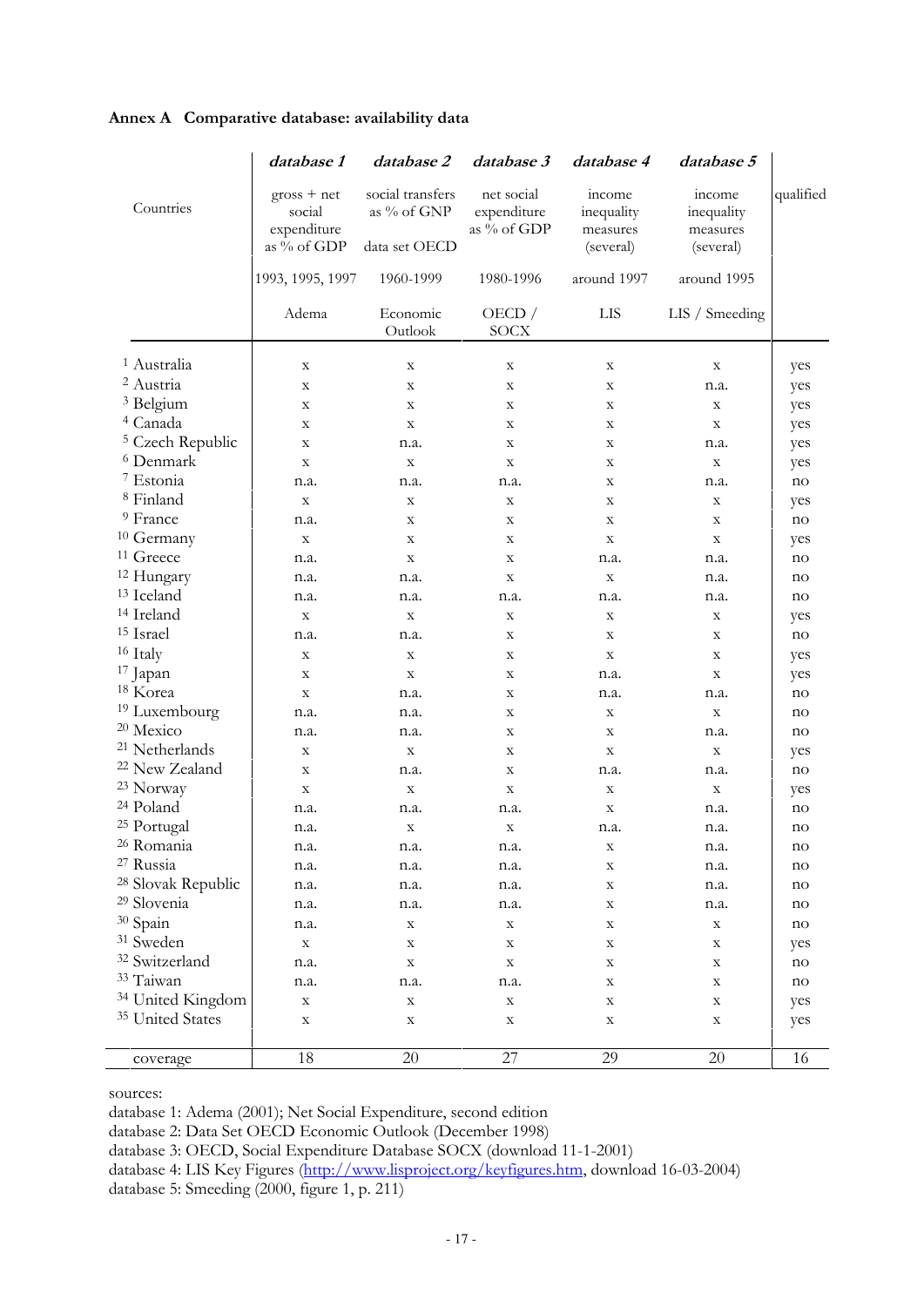|                       | Gross public<br>social<br>expenditure | Gross private<br>social<br>expenditure | Gross total<br>social<br>expenditure | Net public<br>social<br>expenditure | Net private<br>social<br>expenditure | Net total<br>social<br>expenditure |
|-----------------------|---------------------------------------|----------------------------------------|--------------------------------------|-------------------------------------|--------------------------------------|------------------------------------|
| selected countries    |                                       |                                        |                                      |                                     |                                      |                                    |
| Australia             | 17.4                                  | 4.3                                    | 21.7                                 | 16.6                                | 3.8                                  | 20.4                               |
| Austria               | 25.4                                  | 2.0                                    | 27.4                                 | 20.9                                | 1.1                                  | 22.0                               |
| Belgium               | 27.2                                  | 2.3                                    | 29.5                                 | 23.5                                | 1.9                                  | 25.4                               |
| Canada                | 17.9                                  | 4.2                                    | 22.1                                 | 16.2                                | 2.7                                  | 18.9                               |
| Czech Republic        | 19.0                                  | 0.4                                    | 19.4                                 | 17.2                                | 0.0                                  | 17.2                               |
| Denmark               | 30.7                                  | 1.3                                    | 32.0                                 | 22.9                                | 0.6                                  | 23.5                               |
| Finland               | 28.7                                  | 1.3                                    | 30.0                                 | 21.4                                | 0.7                                  | 22.1                               |
| Germany               | 26.4                                  | 2.2                                    | 28.6                                 | 24.6                                | 1.5                                  | 26.1                               |
| Ireland               | 17.6                                  | 1.6                                    | 19.2                                 | 15.4                                | 1.1                                  | 16.5                               |
| Italy                 | 26.4                                  | 1.4                                    | 27.8                                 | 21.6                                | 1.1                                  | 22.7                               |
| Japan                 | 14.2                                  | 0.9                                    | 15.1                                 | 13.9                                | 0.8                                  | 14.7                               |
| Netherlands           | 24.2                                  | 4.9                                    | 29.1                                 | 18.2                                | 3.3                                  | 21.5                               |
| Norway                | 26.1                                  | 1.1                                    | 27.2                                 | 21.1                                | 0.6                                  | 21.7                               |
| Sweden                | 31.8                                  | 3.0                                    | 34.8                                 | 25.4                                | 1.9                                  | 27.3                               |
| United Kingdom        | 21.2                                  | 3.7                                    | 24.9                                 | 19.2                                | 2.6                                  | 21.8                               |
| <b>United States</b>  | 14.7                                  | 8.2                                    | 22.9                                 | 15.3                                | 6.5                                  | 21.8                               |
| average               | 23.1                                  | 2.7                                    | 25.7                                 | 19.6                                | 1.9                                  | 21.5                               |
| variation coefficient | 0.25                                  | 0.75                                   | 0.20                                 | 0.18                                | 0.86                                 | 0.16                               |
| standard deviation    | 5.65                                  | 2.00                                   | 5.27                                 | 3.59                                | 1.62                                 | 3.41                               |

# **Data: Net Social Expenditure (% GDP), 1997** : selected countries (16)

Source: Adema (2001), and own calculations

# **Data: Decile Ratios, Gini Coefficient, and Atkinson Indices** : selected countries (16)

|                       | Year   | Decile ratio | Gini        | Atkinson                  | Atkinson                  |
|-----------------------|--------|--------------|-------------|---------------------------|---------------------------|
|                       |        | P90 / P10    | Coefficient | Index ( $\epsilon$ = 0.5) | Index ( $\epsilon$ = 1.0) |
| selected countries    |        |              |             |                           |                           |
| Australia             | 1994   | 4.33         | 0.311       | 0.084                     | 0.184                     |
| Austria               | 1997   | 3.37         | 0.266       | 0.060                     | 0.122                     |
| Belgium               | 1997   | 3.19         | 0.250       | 0.053                     | 0.110                     |
| Canada                | 1997   | 4.13         | 0.291       | 0.072                     | 0.150                     |
| Czech Republic        | 1996   | 3.01         | 0.259       | 0.056                     | 0.106                     |
| Denmark               | 1997   | 3.15         | 0.257       | 0.062                     | 0.143                     |
| Finland               | 2000   | 2.90         | 0.247       | 0.053                     | 0.101                     |
| Germany               | 2000   | 3.18         | 0.252       | 0.055                     | 0.116                     |
| Ireland               | 1996   | 4.33         | 0.325       | 0.086                     | 0.162                     |
| Italy                 | 2000   | 4.47         | 0.333       | 0.093                     | 0.183                     |
| Japan                 | 1992   | 4.17         | 0.315       | n.a.                      | n.a.                      |
| Netherlands           | 1999   | 2.98         | 0.248       | 0.055                     | 0.120                     |
| Norway                | 2000   | 2.80         | 0.251       | 0.050                     | 0.117                     |
| Sweden                | 2000   | 2.96         | 0.252       | 0.056                     | 0.112                     |
| United Kingdom        | 1999   | 4.58         | 0.345       | 0.099                     | 0.195                     |
| <b>United States</b>  | 2000   | 5.45         | 0.368       | 0.115                     | 0.224                     |
| average               | 1997.8 | 3.69         | 0.286       | 0.071                     | 0.143                     |
| variation coefficient |        | 0.22         | 0.14        | 0.28                      | 0.27                      |
| standard deviation    |        | $0.80\,$     | 0.04        | 0.02                      | 0.04                      |

Source: LIS Key Figures (http://www.lisproject.org/keyfigures.htm, download 16-03-2004), with the exception for Japan (Smeeding, 2000, p. 211), and own calculations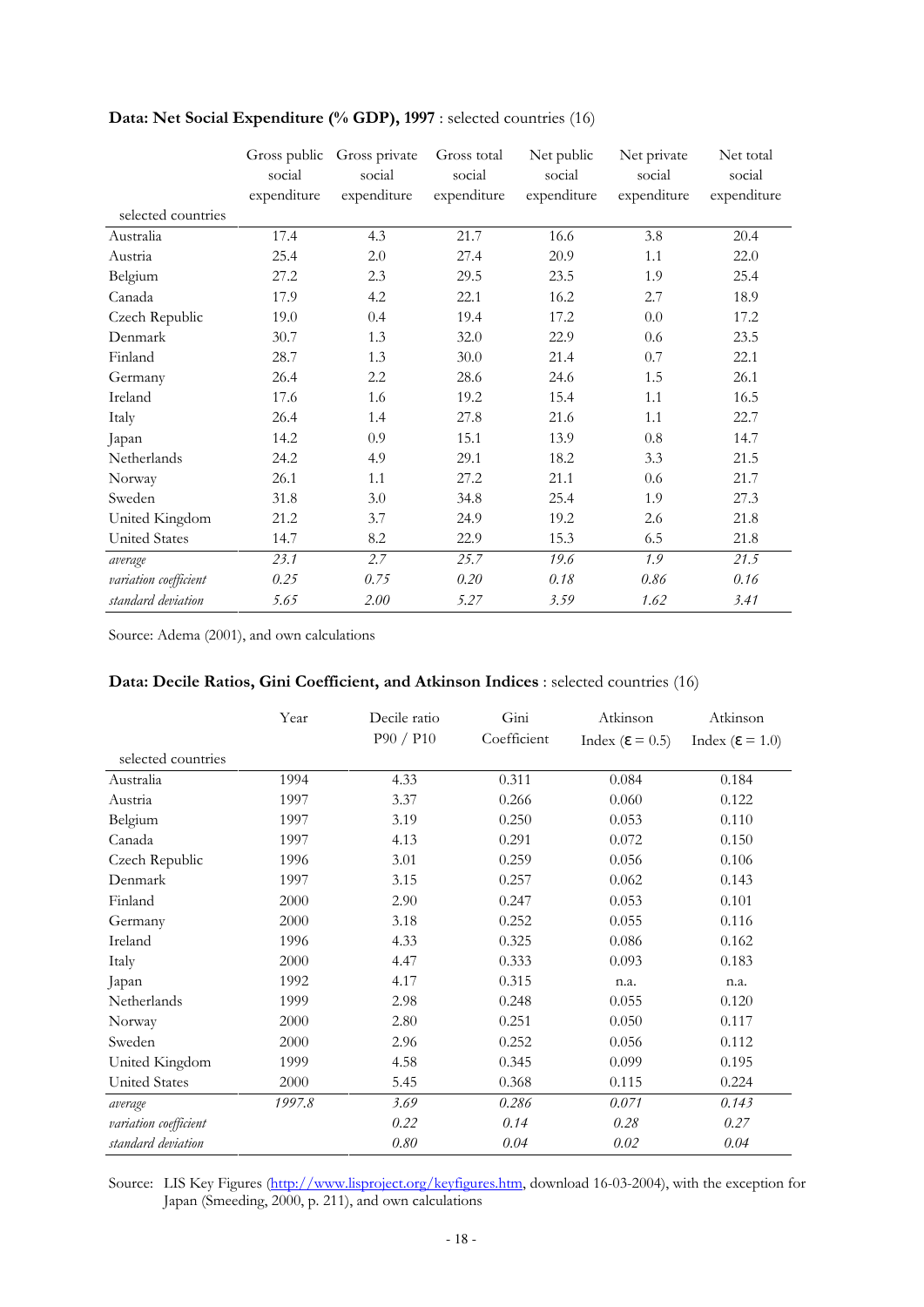# **Annex B Regression Analysis**

Impact of Net Social Expenditure (% GDP) on Income Inequality Measures around 1997 (Gini Coefficient, Decile Ratios P90/P10, and Atkinson Indices)

| Dependent variable                   | Intercept  | Net public expenditure Net private expenditure adj. R <sup>2</sup> |                     |          |       |
|--------------------------------------|------------|--------------------------------------------------------------------|---------------------|----------|-------|
|                                      | 0.040      | $-0.460*$                                                          |                     | $0.033*$ | 0.426 |
| Gini Coefficient                     | (0.22)     | $(-3.16)$                                                          |                     | (1.78)   |       |
|                                      | 1.440      | $-0.690*$                                                          |                     | $0.063*$ | 0.511 |
| Decile Ratios P90/P10                | (5.54)     | $(-3.42)$                                                          |                     | (2.41)   |       |
|                                      | $-0.160$   | $-0.783*$                                                          |                     | $0.067*$ |       |
| Atkinson Index ( $\varepsilon$ =0.5) | $(-0.46)$  | $(-2.88)$                                                          |                     | (1.92)   | 0.403 |
|                                      | 0.062      | $-0.717*$                                                          |                     | $0.080*$ |       |
| Atkinson Index ( $\varepsilon$ =1.0) | (0.19)     | $(-2.80)$                                                          |                     | (2.43)   | 0.443 |
|                                      |            |                                                                    |                     |          |       |
| Dependent variable                   | Intercept  | Net total expenditure                                              | adj. $R^2$          |          |       |
|                                      | $-0.112$   | $-0.329$                                                           |                     |          |       |
| Gini Coefficient                     | $(-0.41)$  | $(-1.61)$                                                          | 0.095               |          |       |
|                                      | 1.142      | $-0.441$                                                           | 0.061               |          |       |
| Decile Ratios P90/P10                | (2.74)     | $(-1.41)$                                                          |                     |          |       |
|                                      | $-0.502$   | $-0.498$                                                           |                     |          |       |
| Atkinson Index ( $\varepsilon$ =0.5) | $(-0.98)$  | $(-1.29)$                                                          | 0.043               |          |       |
|                                      | $-0.331$   | $-0.395$                                                           |                     |          |       |
| Atkinson Index ( $\varepsilon$ =1.0) | $(-0.65)$  | $(-1.03)$                                                          | 0.004               |          |       |
|                                      |            |                                                                    |                     |          |       |
| Dependent variable                   | Intercept  | Net public expenditure                                             | adj. $R^2$          |          |       |
|                                      | 0.046      | $-0.463*$                                                          |                     |          |       |
| Gini Coefficient                     | (0.23)     | $(-2.98)$                                                          | 0.344               |          |       |
|                                      | 1.452      | $-0.696*$                                                          |                     |          |       |
| Decile Ratios P90/P10                | (4.82)     | $(-2.97)$                                                          | 0.344               |          |       |
|                                      | $-0.1471$  | $-0.790*$                                                          |                     |          |       |
| Atkinson Index ( $\varepsilon$ =0.5) | $(-0.39)$  | $(-2.66)$                                                          | 0.289               |          |       |
|                                      | 0.076      | $-0.724*$                                                          |                     |          |       |
| Atkinson Index ( $\varepsilon$ =1.0) | (0.41)     | $(-2.43)$                                                          | 0.247               |          |       |
|                                      |            |                                                                    |                     |          |       |
| Dependent variable                   | Intercept  | Net private expenditure                                            | adj. R <sup>2</sup> |          |       |
|                                      |            |                                                                    |                     |          |       |
|                                      | $-0.550$   | 0.033                                                              | 0.058               |          |       |
| Gini Coefficient                     | $(-37.46)$ | (1.38)                                                             |                     |          |       |
|                                      | 0.554      | $0.064*$                                                           | 0.139               |          |       |
| Decile Ratios P90/P10                | (26.22)    | (1.85)                                                             |                     |          |       |
|                                      | $-1.166$   | 0.069                                                              | 0.091               |          |       |
| Atkinson Index ( $\varepsilon$ =0.5) | $(-44.11)$ | (1.58)                                                             |                     |          |       |
|                                      | $-0.859$   | $0.082*$                                                           | 0.171               |          |       |
| Atkinson Index ( $\varepsilon$ =1.0) | $(-34.90)$ | (2.02)                                                             |                     |          |       |

*Note:* Logarithmic OLS-regression; t-statistics in parentheses

\* significant at 95%-level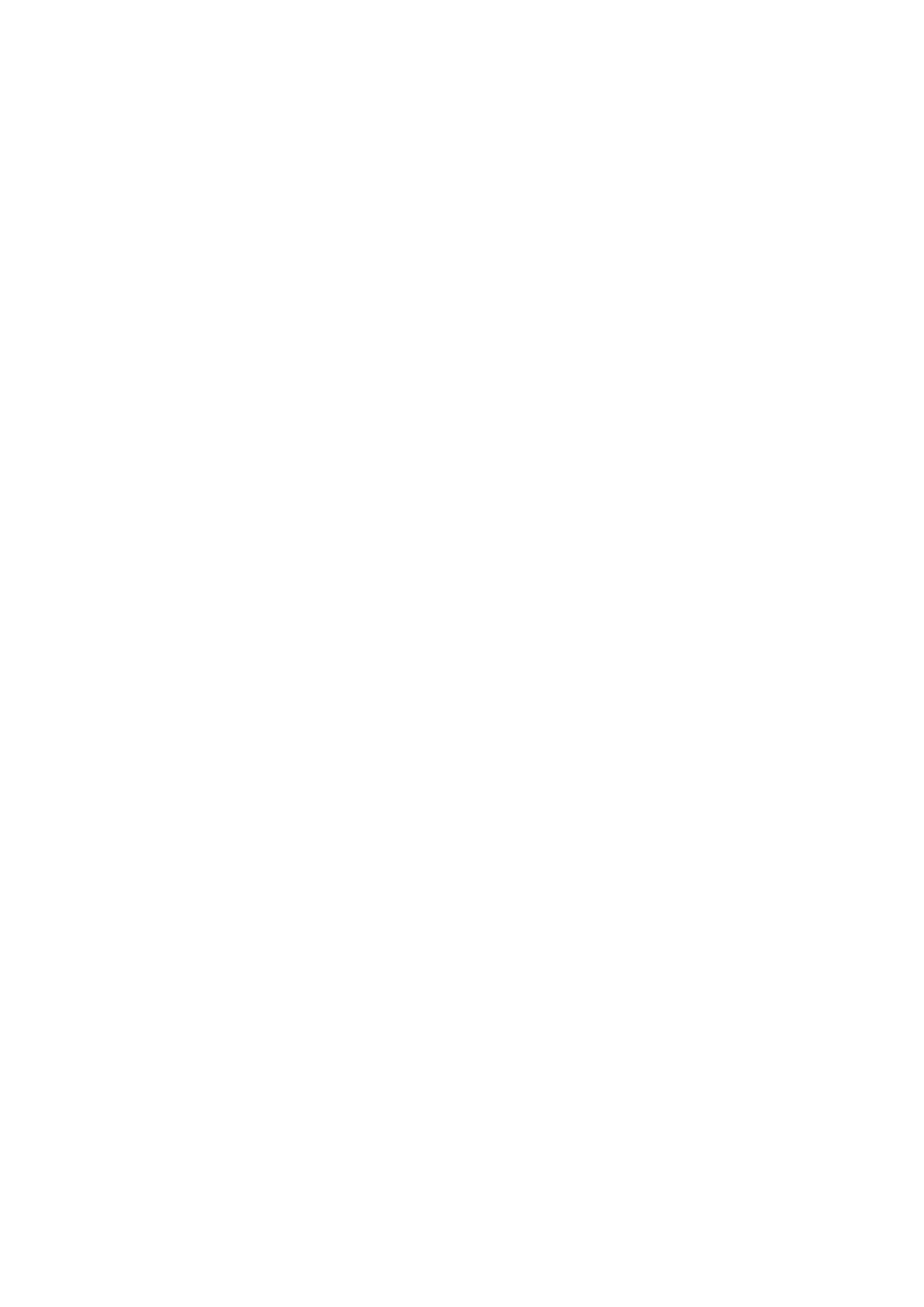# **Research Memorandum Department of Economics**

#### Research Memoranda

- are available from Department of Economics homepage at : http://www.fiscaaleconomisch.leidenuniv.nl/
- can be ordered at Leiden University, Department of Economics, P.O. Box 9521, 2300 RA Leiden, The Netherlands Phone ++71 527 7756; E-mail: economie@law.leidenuniv.nl

| 2004.01 | Koen Caminada and Kees Goudswaard                                                                    |
|---------|------------------------------------------------------------------------------------------------------|
|         | Are public and private social expenditures complementary?                                            |
| 2003.01 | Joop de Kort                                                                                         |
|         | De mythe van de globalisering. Mondialisering, regionalisering of gewoon internationale<br>economie? |
| 2002.04 | Koen Caminada en Kees Goudswaard                                                                     |
|         | Inkomensgevolgen van veranderingen in de arbeidsongeschiktheidsregelingen en het                     |
|         | nabestaandenpensioen.                                                                                |
| 2002.03 | Kees Goudswaard                                                                                      |
|         | Houdbare solidariteit.                                                                               |
| 2002.02 | Ben van Velthoven                                                                                    |
|         | Civiele en administratieve rechtspleging in Nederland 1951-2000; deel 1: tijdreeksanalyse.           |
| 2002.01 | Ben van Velthoven                                                                                    |
|         | Civiele en administratieve rechtspleging in Nederland 1951-2000; deel 2: tijdreeksdata.              |
| 2001.03 | Koen Caminada and Kees Goudswaard                                                                    |
|         | International Trends in Income Inequality and Social Policy.                                         |
| 2001.02 | Peter Cornelisse and Kees Goudswaard                                                                 |
|         | On the Convergence of Social Protection Systems in the European Union.                               |
| 2001.01 | Ben van Velthoven                                                                                    |
|         | De rechtsbijstandsubsidie onderzocht. En hoe nu verder?                                              |
| 2000.01 | Koen Caminada                                                                                        |
|         | Pensioenopbouw via de derde pijler. Ontwikkeling, omvang en verdeling van premies lijfrenten         |
|         | volgens de Inkomensstatistiek.                                                                       |
| 1999.03 | Koen Caminada and Kees Goudswaard                                                                    |
|         | Social Policy and Income Distribution. An Empirical Analysis for the Netherlands.                    |
| 1999.02 | Koen Caminada                                                                                        |
|         | Aftrekpost eigen woning: wie profiteert in welke mate? Ontwikkeling, omvang en verdeling van de      |
|         | hypotheekrenteaftrek en de bijtelling fiscale huurwaarde.                                            |
| 1999.01 | Ben van Velthoven and Peter van Wijck                                                                |
|         | Legal cost insurance under risk-neutrality.                                                          |
| 1998.02 | Koen Caminada and Kees Goudswaard                                                                    |
|         | Inkomensherverdeling door sociale zekerheid: de verdeling van uitkeringen en premieheffing in        |
|         | 1990 en 1995.                                                                                        |
| 1998.01 | Cees van Beers<br>Biased Estimates of Economic Integration Effects in the Trade Flow Equation.       |
| 1997.04 | Koen Caminada and Kees Goudswaard                                                                    |
|         | Distributional effects of a flat tax: an empirical analysis for the Netherlands.                     |
| 1997.03 | Ernst Verwaal                                                                                        |
|         | Compliance costs of intra-community business transactions. Magnitude, determinants and policy        |
|         | implications.                                                                                        |
| 1997.02 | Julia Lane, Jules Theeuwes and David Stevens                                                         |
|         | High and low earnings jobs: the fortunes of employers and workers.                                   |
| 1997.01 | Marcel Kerkhofs and Maarten Lindeboom                                                                |
|         | Age related health dynamics and changes in labour and market status.                                 |
| 1996.07 | Henk Vording                                                                                         |
|         | The case for equivalent taxation of social security benefits in Europe.                              |
|         |                                                                                                      |